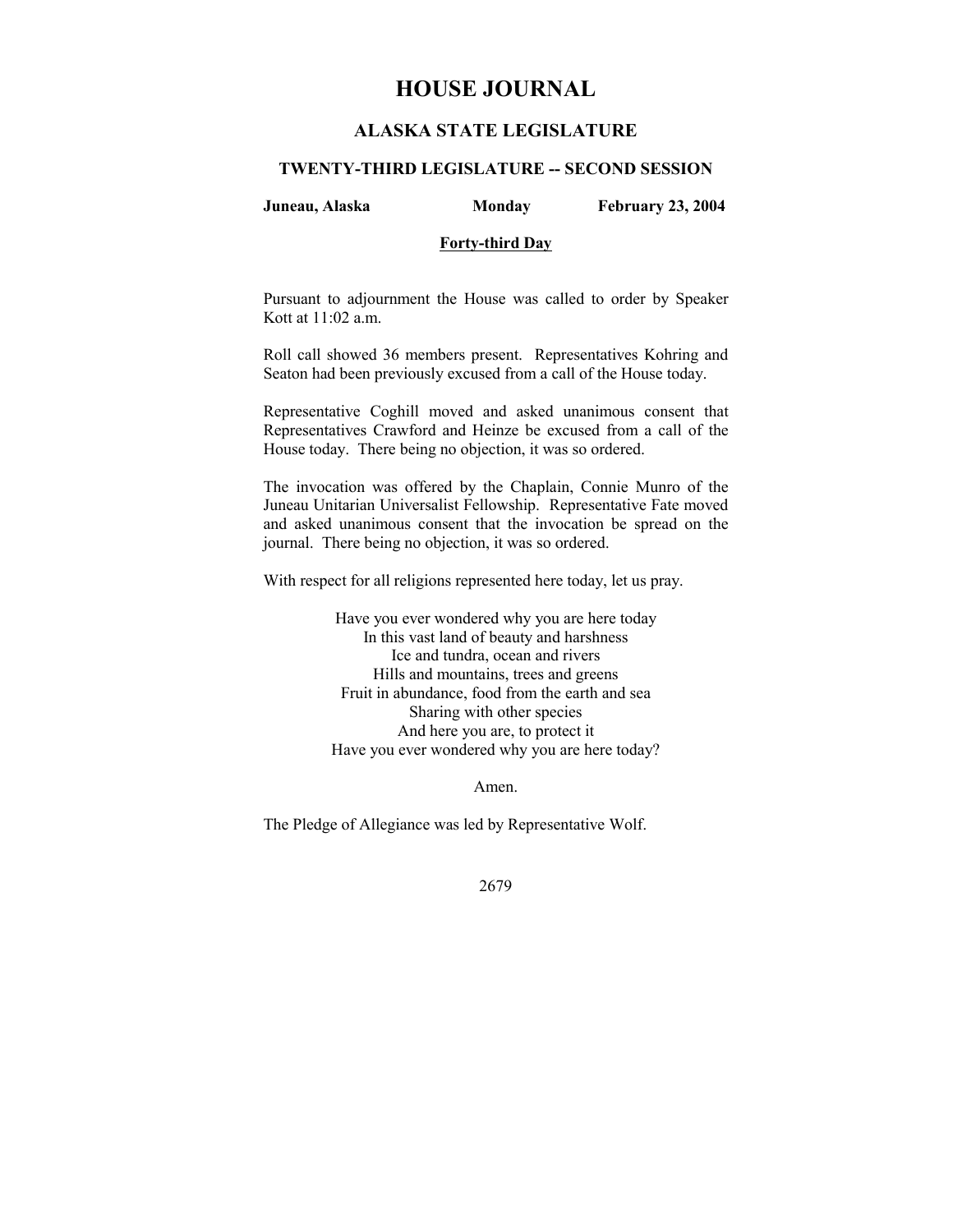### HOUSE JOURNAL

## **CERTIFICATION OF THE JOURNAL**

Representative Coghill moved and asked unanimous consent that the journal for the 39th, 40th, 41st, and 42nd legislative days be approved as certified by the Chief Clerk. There being no objection, it was so ordered.

#### **COMMUNICATIONS**

The following was received:

Alaska Judicial Council Alaska Felony Process: 1999 February 2004

The following were received from:

Division of Legislative Audit Legislative Budget & Audit Committee Audit reports (as required by AS 24.20.311)

Dept. of Education & Early Development Special Education Service Agency Sunset Review December 18, 2003

Dept. of Environmental Conservation Village Safe Water Program Selected Projects November 19, 2003

### **REPORTS OF STANDING COMMITTEES**

### **HB 56**

The Finance Committee has considered: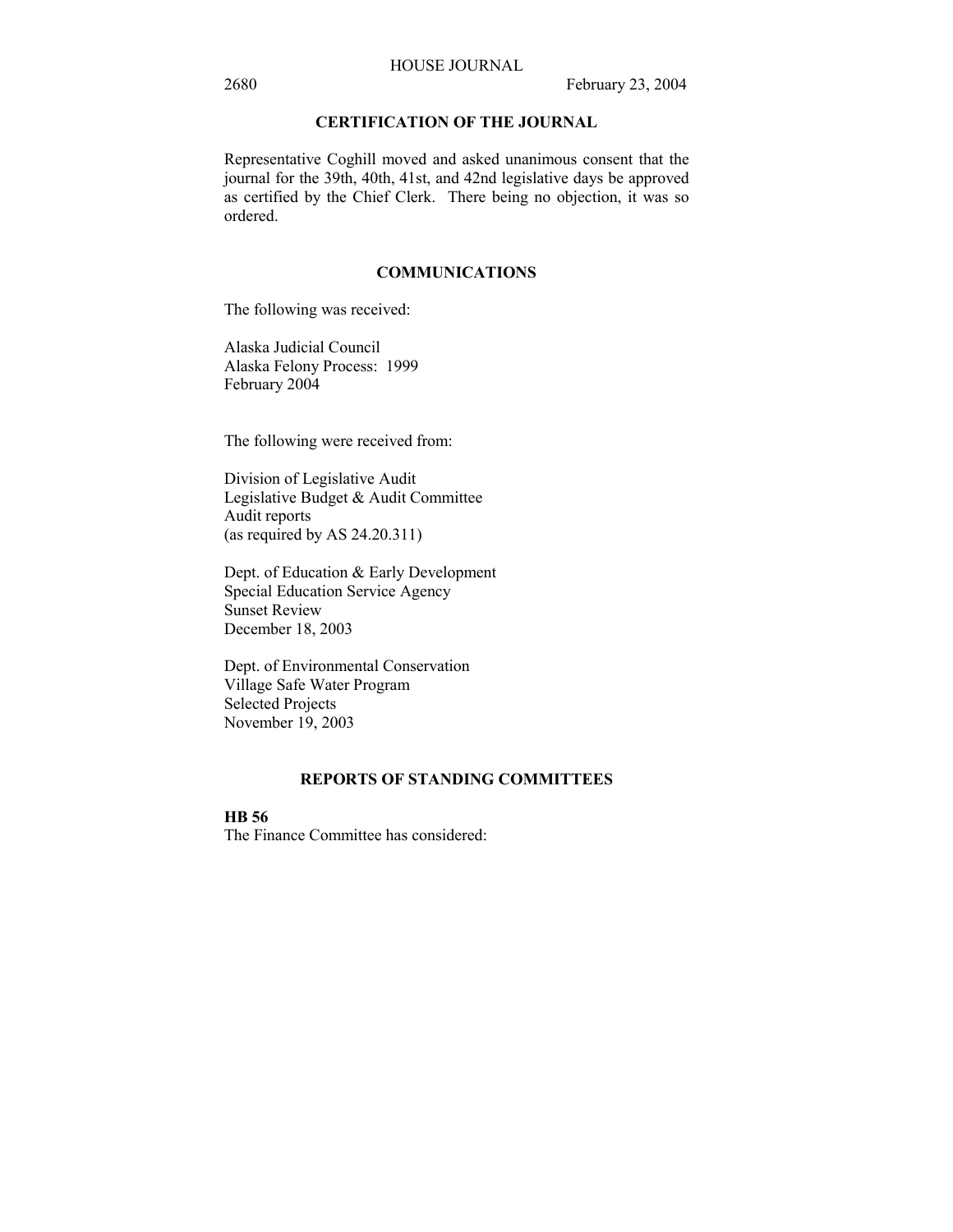HOUSE BILL NO. 56

"An Act relating to the attorney fees and costs awarded in certain court actions relating to unfair trade practices; and, if considered court rule changes, amending Rules 54(d), 79, and 82, Alaska Rules of Civil Procedure."

and recommends it be replaced with:

#### CS FOR HOUSE BILL NO. 56(L&C)

"An Act relating to the award to the state of actual reasonable attorney fees and costs, including costs of investigation, in certain court actions relating to unfair trade practices; and amending Rules 54(d), 79, and 82, Alaska Rules of Civil Procedure."

The report was signed by Representatives Harris and Williams, Cochairs, with the following individual recommendations:

Do pass (7): Meyer, Croft, Moses, Fate, Foster, Harris, Williams

No recommendation (3): Hawker, Joule, Chenault

The following fiscal note(s) apply to CSHB  $56(L&C)$ :

1. Indeterminate, Dept. of Law

HB 56 was referred to the Rules Committee for placement on the calendar.

#### **HB 91**

The Finance Committee has considered:

HOUSE BILL NO. 91

"An Act relating to a cost-of-living allowance and medical benefits for retired peace officers after 20 years of credited service."

and recommends it be replaced with: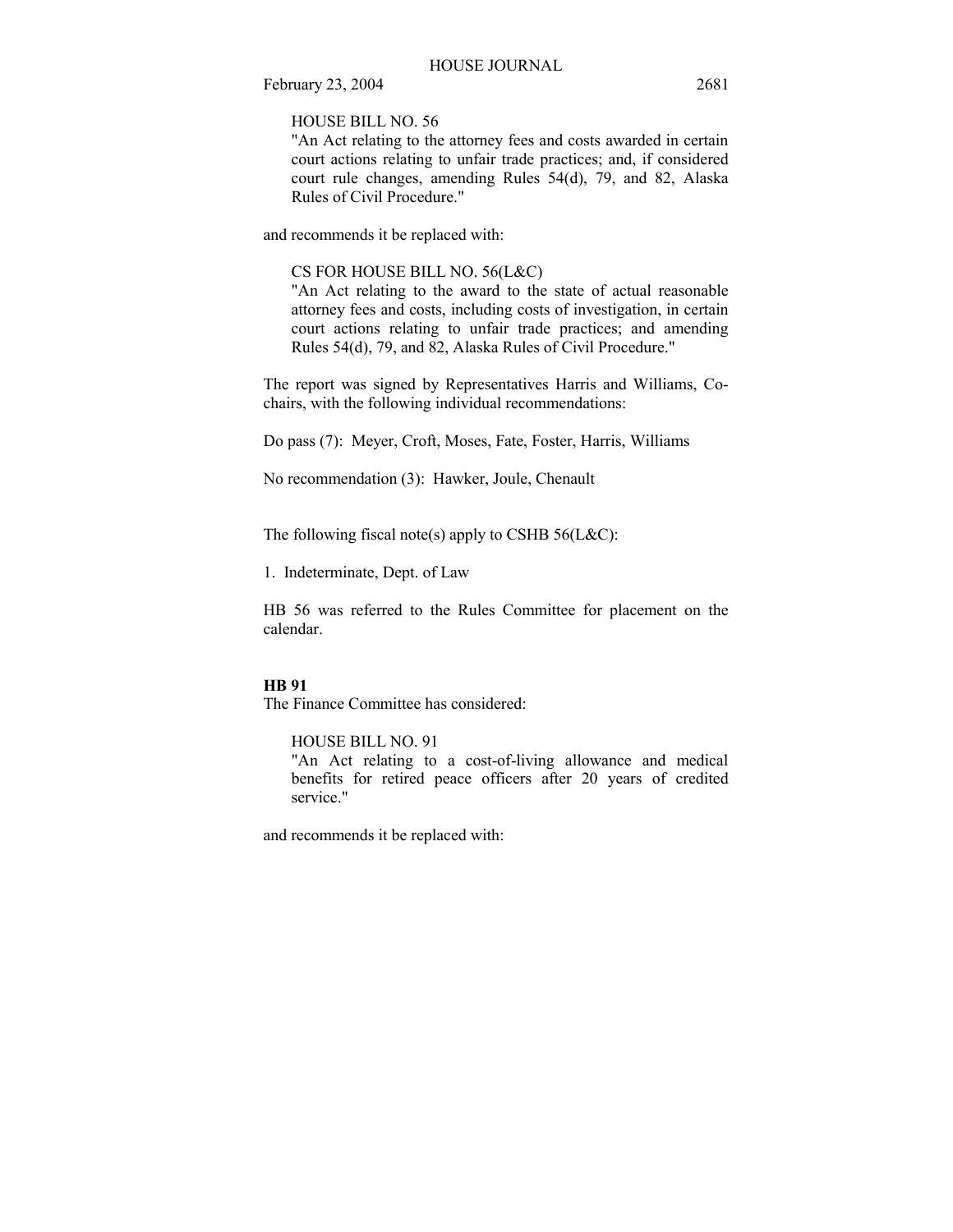CS FOR HOUSE BILL NO. 91(FIN)

"An Act relating to medical benefits for retired peace officers after 20 years of credited service."

The report was signed by Representatives Harris and Williams, Cochairs, with the following individual recommendations:

Do pass (3): Croft, Fate, Williams

No recommendation (7): Meyer, Hawker, Joule, Moses, Chenault, Foster, Harris

The following fiscal note(s) apply to CSHB 91(FIN):

2. Fiscal, Dept. of Administration

HB 91 was referred to the Rules Committee for placement on the calendar.

#### **HB 319**

The State Affairs Committee has considered:

HOUSE BILL NO. 319 "An Act relating to the disposal of state land by lottery; and relating to the disposal, including sale or lease, of remote recreational cabin sites."

and recommends it be replaced with:

CS FOR HOUSE BILL NO. 319(STA) (same title)

The report was signed by Representative Weyhrauch, Chair, with the following individual recommendations:

Do pass (2): Gruenberg, Lynn

No recommendation (4): Seaton, Holm, Coghill, Weyhrauch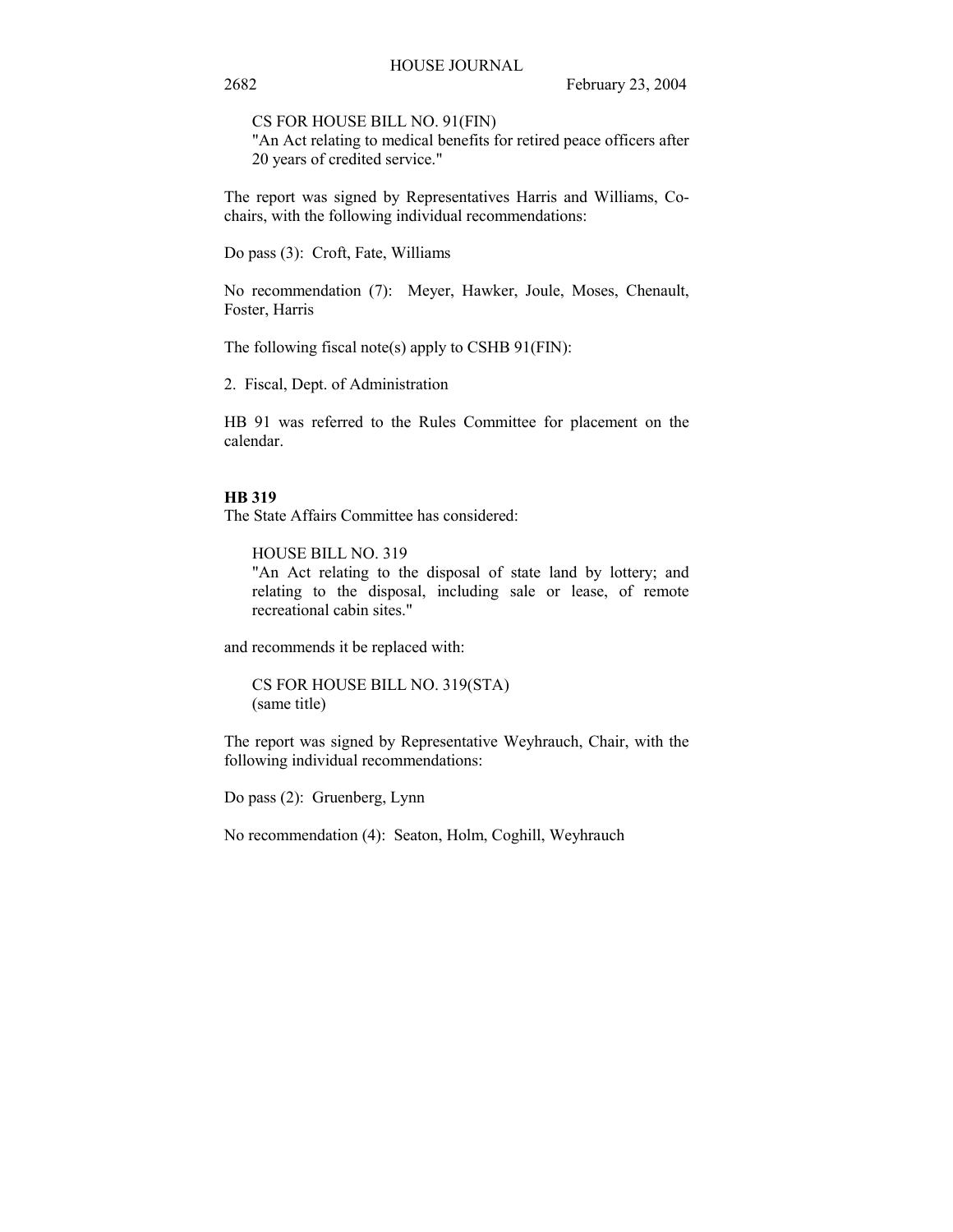Amend (1): Berkowitz

The following fiscal note(s) apply to CSHB 319(STA):

1. Fiscal, Dept. of Natural Resources

HB 319 was referred to the Resources Committee.

#### **HB 329**

The State Affairs Committee has considered:

## HOUSE BILL NO. 329

"An Act relating to retirement incentive programs for the public employees' retirement system, the judicial retirement system, and the teachers' retirement system; relating to separation incentives for certain state employees; and providing for an effective date."

and recommends it be replaced with:

## CS FOR HOUSE BILL NO. 329(STA)

"An Act relating to retirement incentive programs for the public employees' retirement system and the teachers' retirement system; and providing for an effective date."

The report was signed by Representative Weyhrauch, Chair, with the following individual recommendations:

Do pass (2): Gruenberg, Lynn

No recommendation (5): Seaton, Berkowitz, Holm, Coghill, Weyhrauch

The following fiscal note(s) apply to CSHB 329(STA):

- 1. Zero, Alaska Court System
- 2. Indeterminate, Office of the Governor/All Depts.
- 3. Indeterminate, Dept. of Administration/Various Depts.
- 4. Zero, Dept. of Administration/All Depts.
- 5. Fiscal, Dept. of Administration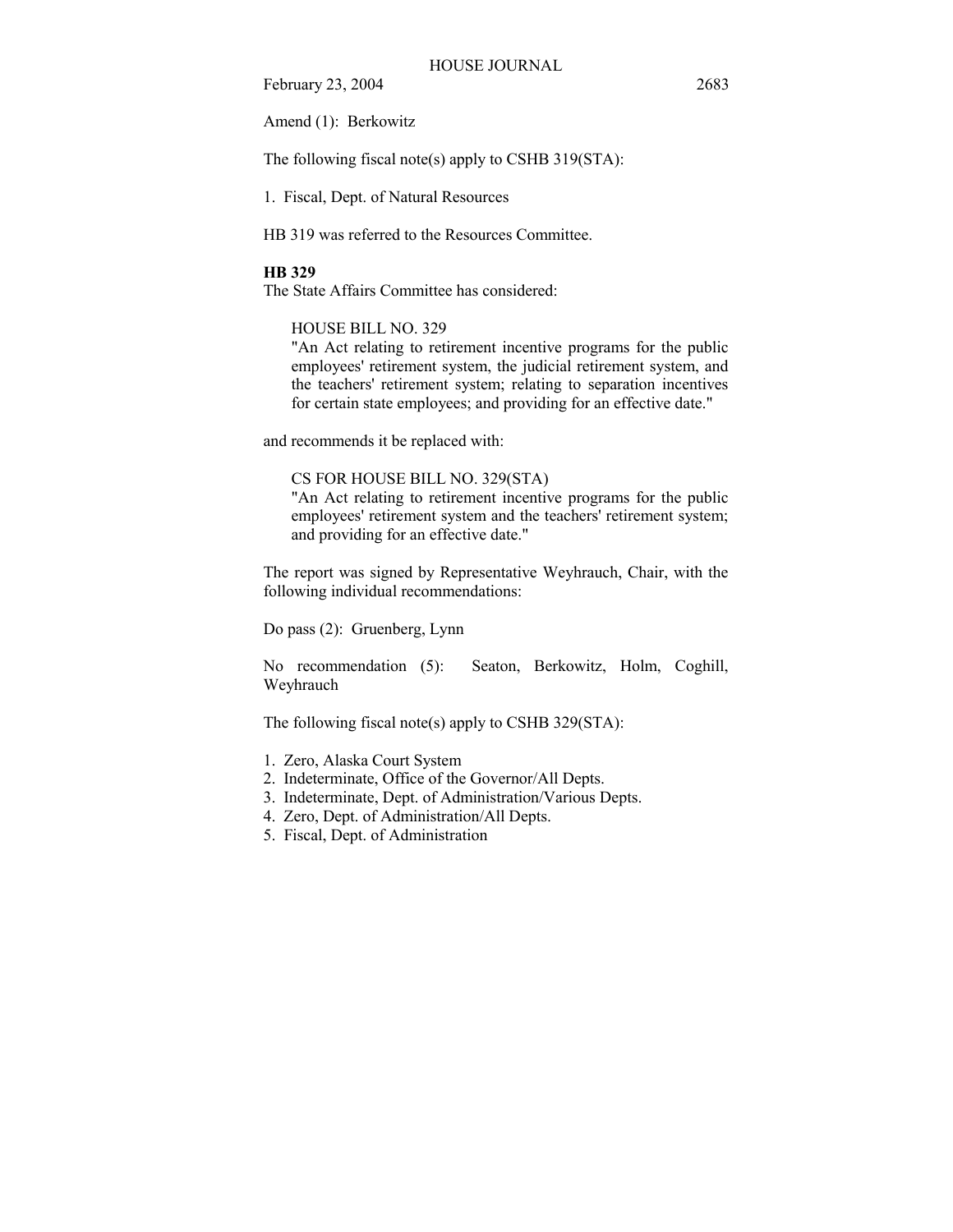2684 February 23, 2004

HB 329 was referred to the Labor & Commerce Committee.

## **HB 347**

The Finance Committee has considered:

HOUSE BILL NO. 347 "An Act exempting taxicabs from the passenger vehicle rental tax; and providing for an effective date."

The report was signed by Representatives Harris and Williams, Cochairs, with the following individual recommendations:

Do pass (6): Meyer, Moses, Fate, Foster, Harris, Williams

No recommendation (2): Hawker, Joule

Amend (2): Croft, Chenault

The following fiscal note(s) apply:

1. Zero, Dept. of Revenue

HB 347 was referred to the Rules Committee for placement on the calendar.

#### **HB 350**

The Judiciary Committee has considered:

HOUSE BILL NO. 350

"An Act relating to adding personal injury, death, and property damage from arson in the first degree to the offenses compensable by the Violent Crimes Compensation Board."

and recommends it be replaced with:

CS FOR HOUSE BILL NO. 350(STA)

"An Act adding personal injury and death from arson in the first degree to the injuries compensable by the Violent Crimes Compensation Board; and providing for an effective date."

The report was signed by Representative McGuire, Chair, with the following individual recommendations: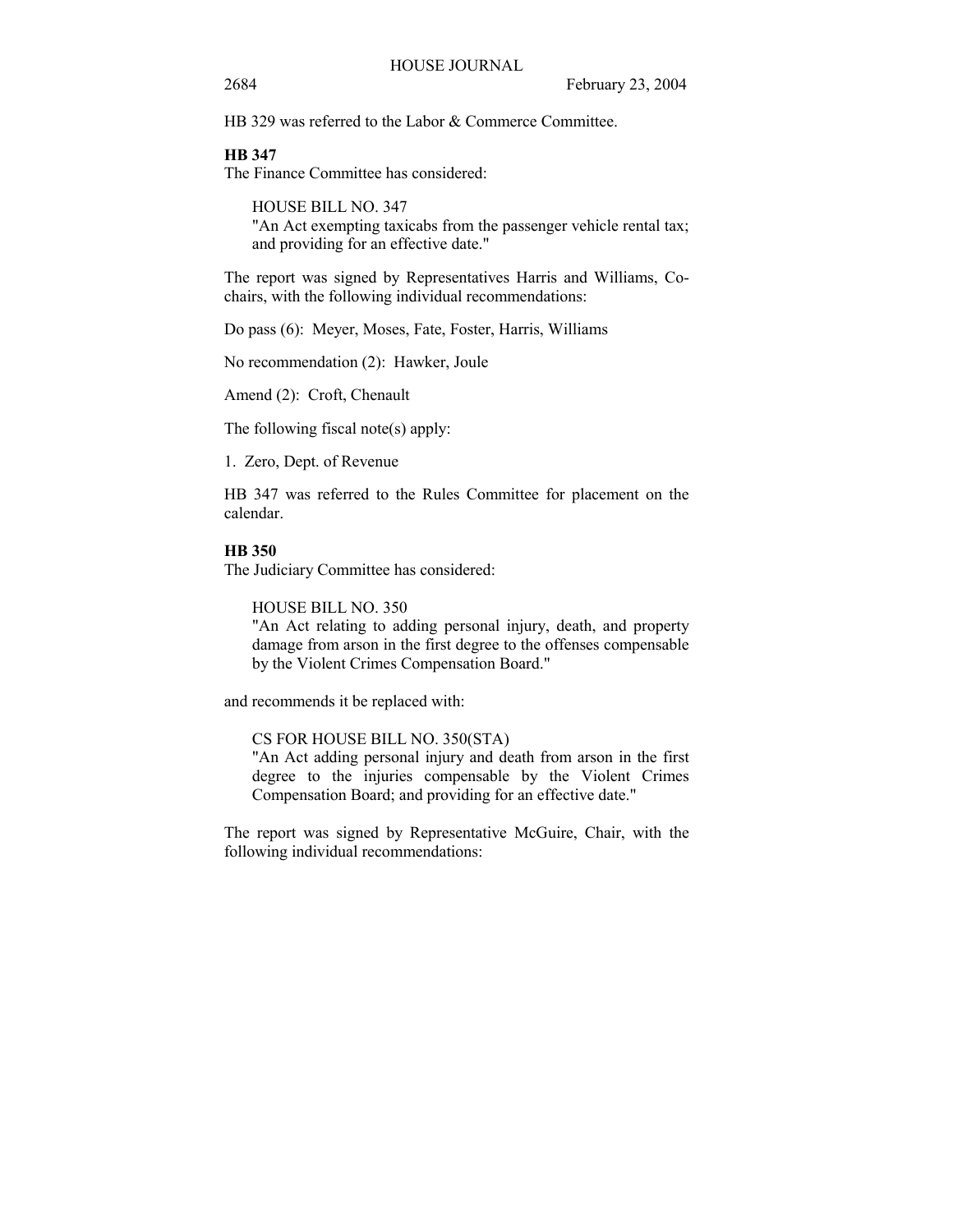Do pass (6): Gara, Samuels, Anderson, Gruenberg, Ogg, McGuire

The following fiscal note(s) apply to CSHB 350(STA):

1. Zero, Dept. of Administration

HB 350 was referred to the Rules Committee for placement on the calendar.

#### **HB 380**

The Health, Education & Social Services Committee has considered:

HOUSE BILL NO. 380 "An Act relating to aggravating factors at sentencing."

The report was signed by Representative Wilson, Chair, with the following individual recommendations:

Do pass (3): Gatto, Coghill, Wilson

No recommendation (3): Wolf, Seaton, Cissna

The following fiscal note(s) apply:

1. Zero, Dept. of Law

HB 380 was referred to the Judiciary Committee.

### **SB 270**

The State Affairs Committee has considered:

SENATE BILL NO. 270 "An Act establishing November as Avalanche Awareness Month."

The report was signed by Representative Weyhrauch, Chair, with the following individual recommendations:

Do pass (4): Gruenberg, Seaton, Holm, Weyhrauch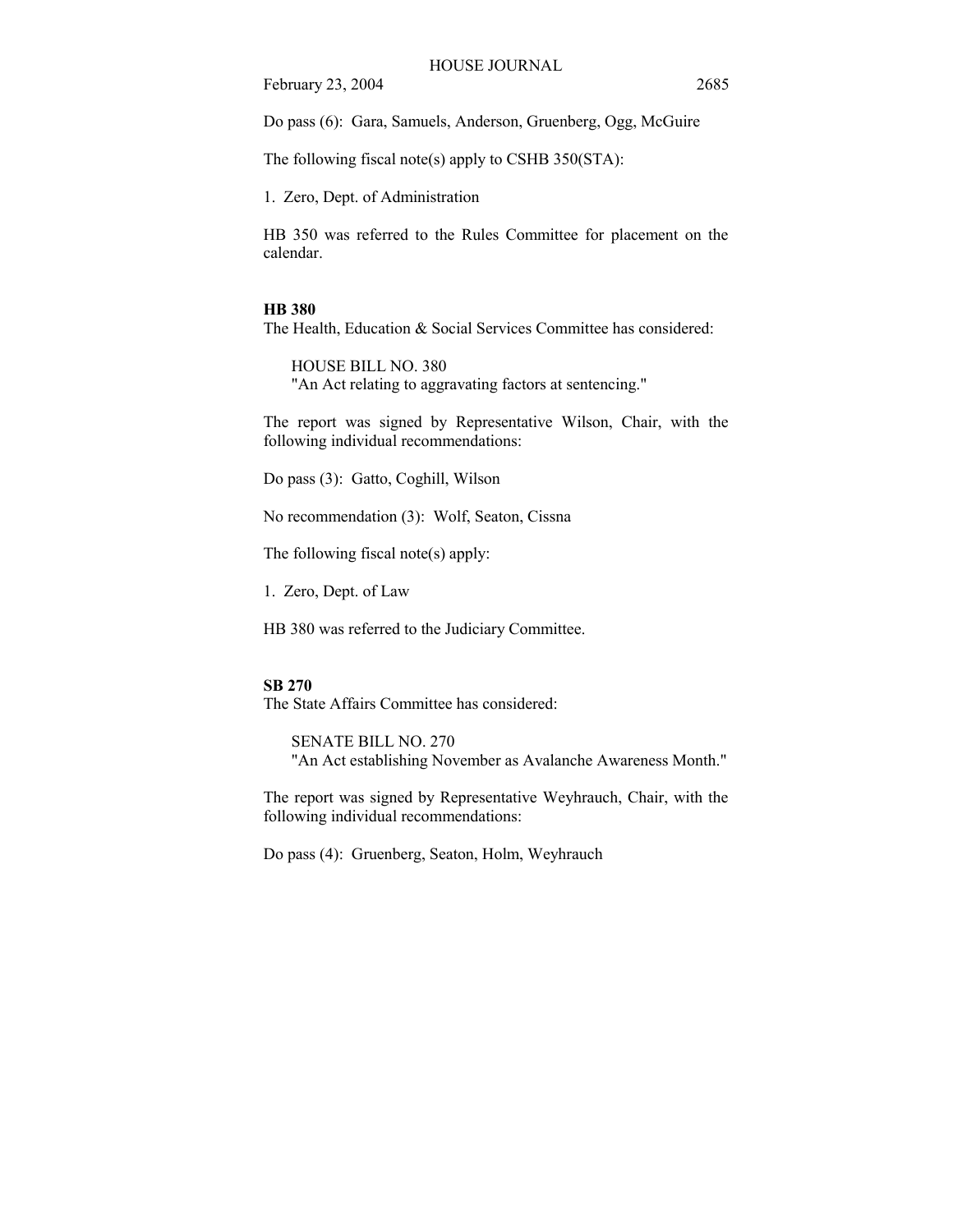The following fiscal note(s) apply:

1. Zero, Dept. of Public Safety

SB 270 was referred to the Rules Committee for placement on the calendar.

## **SB 283**

The Finance Committee has considered:

## CS FOR SENATE BILL NO. 283(FIN)

"An Act making an appropriation to reverse the deposit of money available for appropriation in the general fund at the end of fiscal year 2003 into the constitutional budget reserve fund; making an appropriation for investment management fees for the constitutional budget reserve fund; making appropriations under art. IX, sec. 17(c), Constitution of the State of Alaska, from the constitutional budget reserve fund; and providing for an effective date."

The report was signed by Representatives Harris and Williams, Cochairs, with the following individual recommendations:

Do pass (9): Meyer, Hawker, Joule, Croft, Moses, Fate, Foster, Harris, Williams

CSSB 283(FIN) was referred to the Rules Committee for placement on the calendar.

## **REPORTS OF SPECIAL COMMITTEES**

## **HCR 28**

The House Special Committee on Economic Development, International Trade, & Tourism has considered:

HOUSE CONCURRENT RESOLUTION NO. 28

Relating to the socioeconomic impacts of salmon harvesting cooperatives.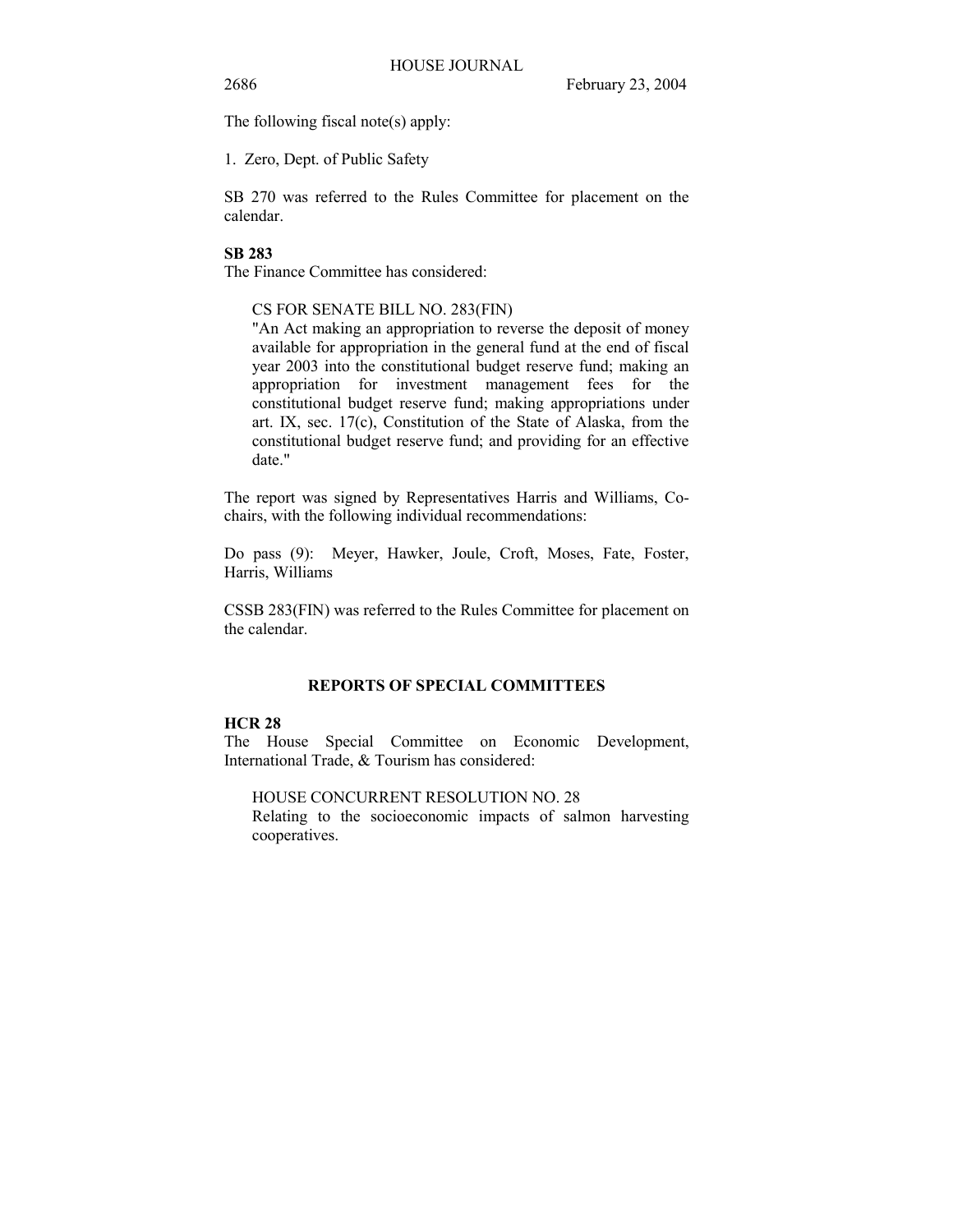The report was signed by Representative Heinze, Chair, with the following individual recommendations:

Do pass (4): McGuire, Cissna, Crawford, Heinze

The following fiscal note(s) apply:

1. Zero, Legislative Agency

2. Fiscal, University of Alaska

HCR 28 was referred to the Resources Committee.

## **HB 417**

The House Special Committee on Oil & Gas has considered:

HOUSE BILL NO. 417

"An Act amending the definition of 'project' in the Act establishing the Alaska Natural Gas Development Authority; and providing for an effective date."

The report was signed by Representative Holm, Vice Chair, with the following individual recommendations:

Do pass (2): Rokeberg, McGuire

Amend (3): Heinze, Crawford, Holm

The following fiscal note(s) apply:

1. Indeterminate, Dept. of Revenue

HB 417 was referred to the Resources Committee.

#### **HB 471**

The House Special Committee on Education has considered:

HOUSE BILL NO. 471 "An Act relating to the funding of public education; and providing for an effective date."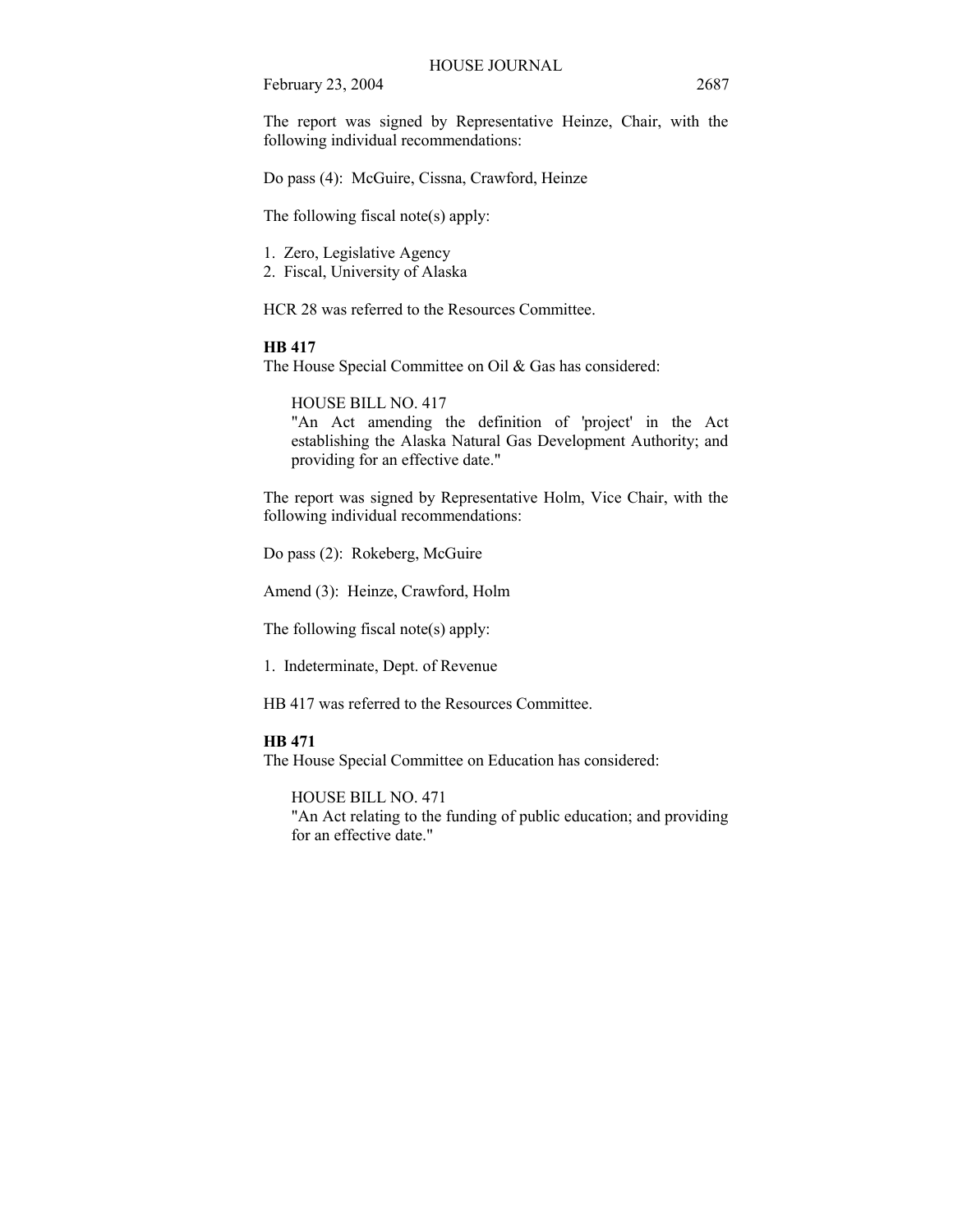and recommends it be replaced with:

CS FOR HOUSE BILL NO. 471(EDU) (same title)

The report was signed by Representative Gatto, Chair, with the following individual recommendations:

Do pass (7): Wilson, Seaton, Wolf, Gara, Kapsner, Ogg, Gatto

The following fiscal note(s) apply to CSHB 471(EDU):

1. Fiscal, Dept. of Education & Early Development

HB 471 was referred to the Health, Education & Social Services Committee

## **INTRODUCTION OF CITATIONS**

The following citations were introduced and referred to the Rules Committee for placement on the calendar:

Honoring - Keegan Reilly By Representative Chenault

Honoring - East High School Football Team By Senator Davis

In Memoriam - William N. Brody By Representative Chenault

In Memoriam - Verlin Dean Darrow By Representative Chenault

In Memoriam - Ann Armella Carney By Representative Chenault

In Memoriam - Edgar Alonzo Davis, Jr. By Representative Chenault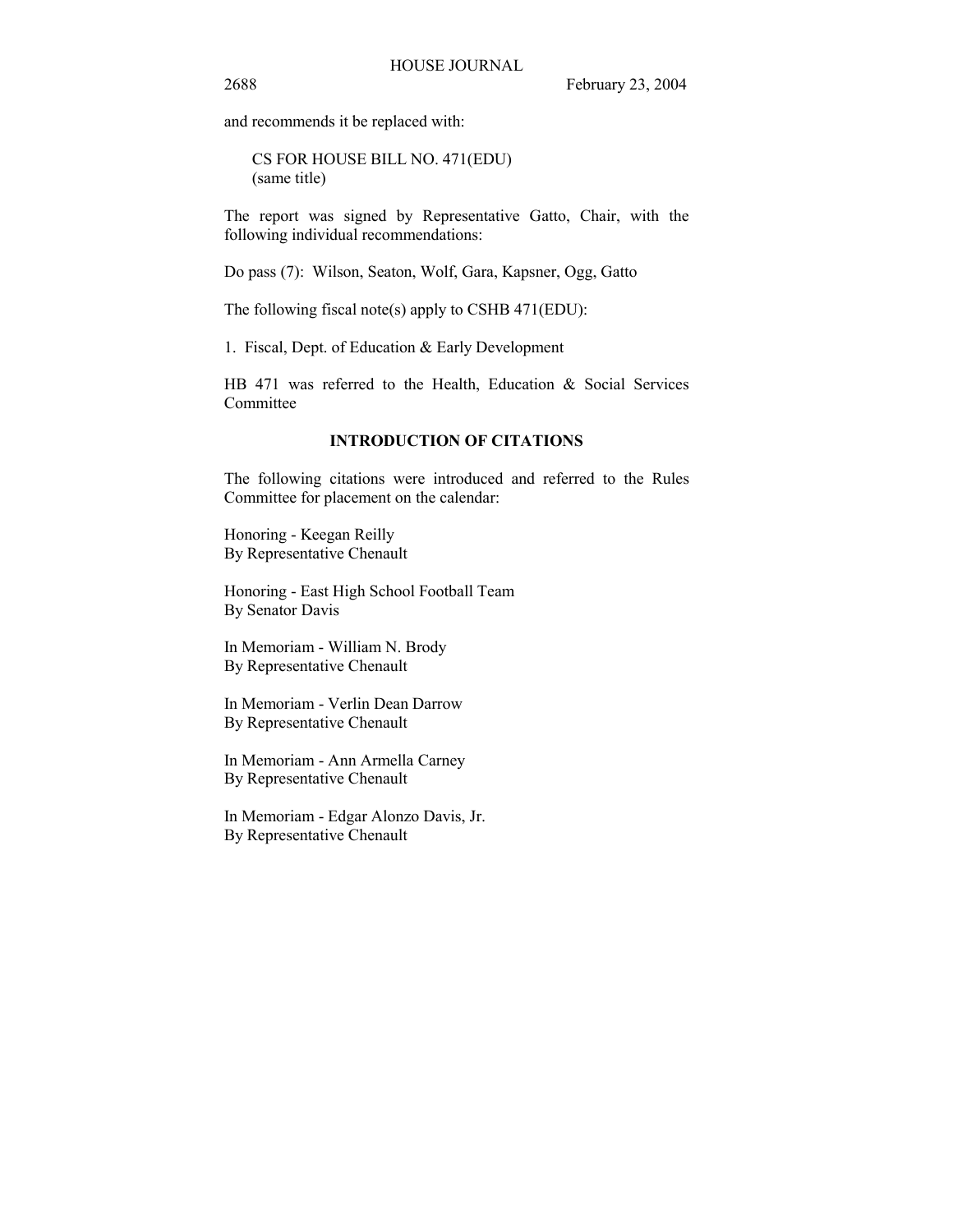In Memoriam - Harry Lee Drew By Representative Chenault

In Memoriam - Anthony "Mitch" Feagin By Representative Chenault

In Memoriam - Edward Jackinsky By Representative Chenault

In Memoriam - Jack Andrew Johansen By Representative Chenault

In Memoriam - Johnny Earl Jones By Representative Chenault

In Memoriam - Mildred F. "Millie" Hirth By Representative Chenault

In Memoriam - Kelly Scott McLay By Representative Chenault

In Memoriam - Jessie Marie Mettille By Representative Chenault

In Memoriam - Irton Slone By Representative Chenault

In Memoriam - Taieesha Katrina Stamer By Representative Chenault

In Memoriam - Helen Ruth Wise By Representative Chenault

In Memoriam - Larrie O. Woods By Representative Chenault

In Memoriam - Lyndsey Marie Kvasnikoff By Representative Chenault

In Memoriam - Edna Hester By Representative Ogg; Senator Gary Stevens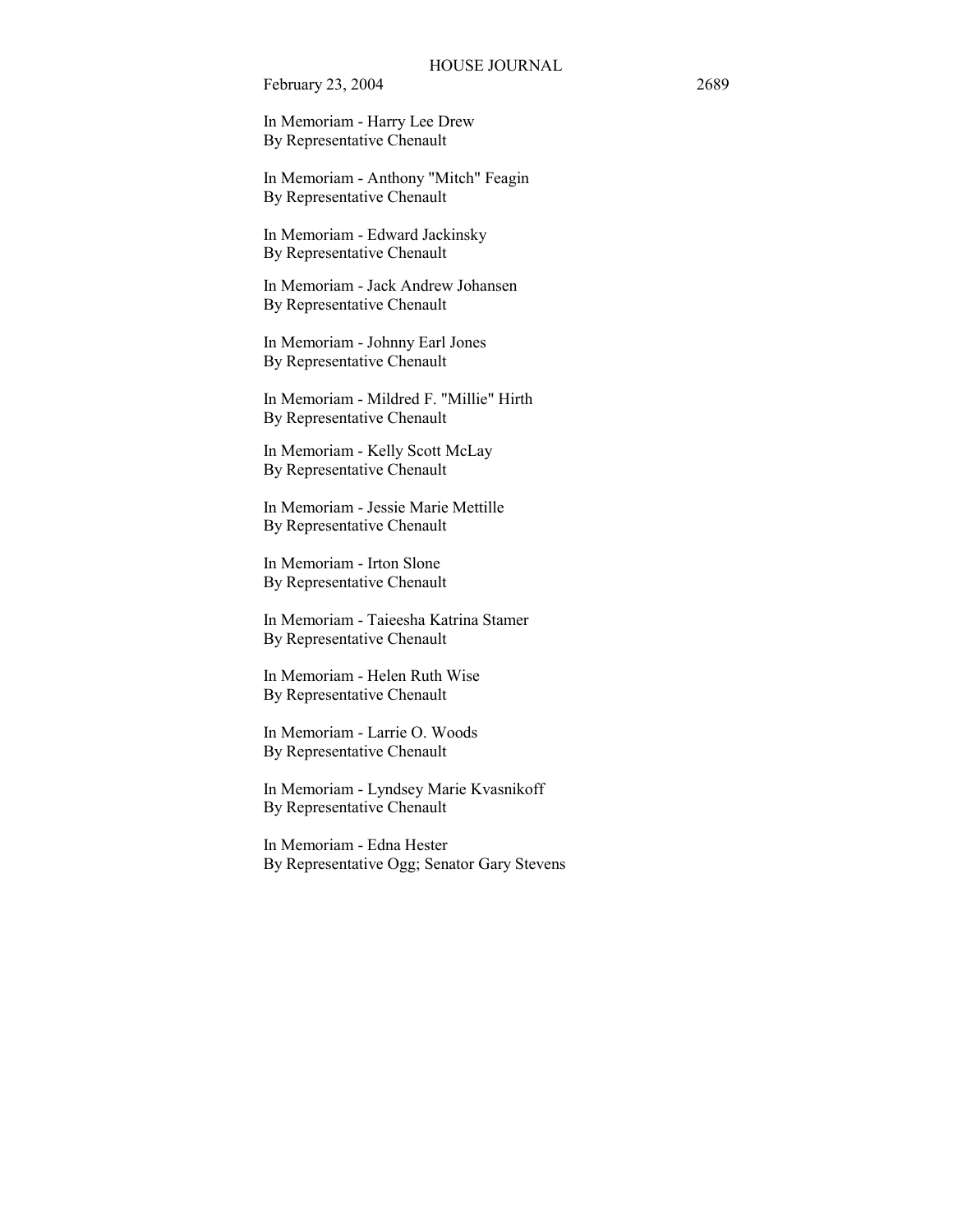## **INTRODUCTION, FIRST READING, AND REFERENCE OF HOUSE RESOLUTIONS**

## **HCR 33**

HOUSE CONCURRENT RESOLUTION NO. 33 by the House Community & Regional Affairs Committee:

Suspending Rules  $24(c)$ ,  $35$ ,  $41(b)$ , and  $42(e)$ , Uniform Rules of the Alaska State Legislature, concerning Senate Bill No. 63, relating to municipal property taxation in annexed, detached, and newly incorporated areas.

was read the first time and referred to the Rules Committee for placement on the calendar.

## **INTRODUCTION, FIRST READING, AND REFERENCE OF HOUSE BILLS**

#### **HB 517**

HOUSE BILL NO. 517 by the House Labor & Commerce Committee, entitled:

"An Act relating to registration in beneficiary form of certain security accounts, including certain reinvestment, investment management, and custody accounts."

was read the first time and referred to the Labor & Commerce and Judiciary Committees.

#### **HB 518**

HOUSE BILL NO. 518 by the House Rules Committee by request of the Governor, entitled:

"An Act amending the Public Employment Relations Act to exclude from collective bargaining individuals who perform confidential or managerial duties for a public employer and relating to those exclusions; and providing for an effective date."

was read the first time and referred to the State Affairs and Labor & Commerce Committees.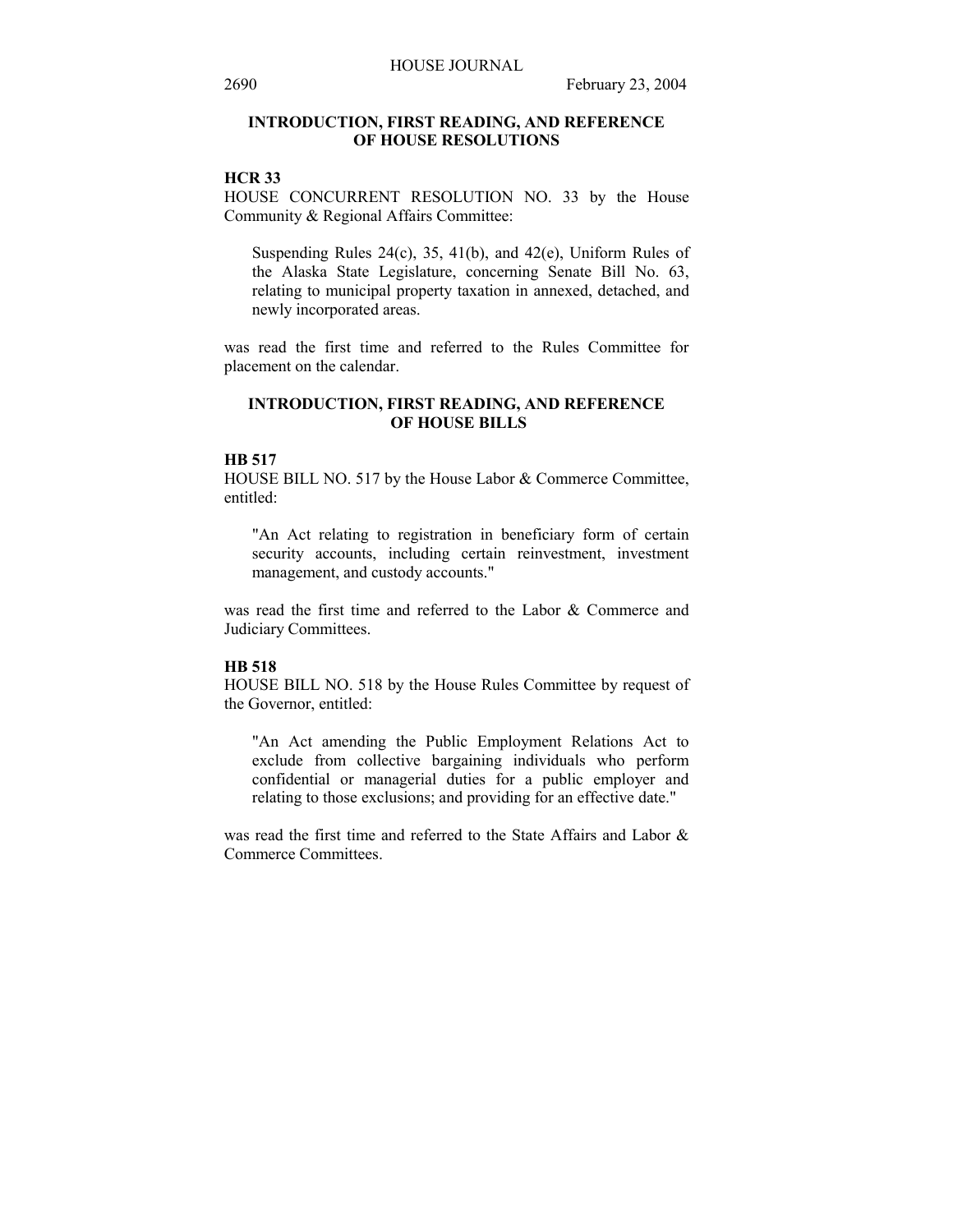The following fiscal note(s) apply:

- 1. Zero, Dept. of Fish & Game
- 2. Zero, Dept. of Law

The Governor's transmittal letter dated February 20, 2004, follows:

"Dear Speaker Kott:

Under the authority of article III, section 18, of the Alaska Constitution, I am transmitting this bill to amend the Public Employment Relations Act (PERA). Specifically, the bill would exclude public employees in upper-level ("managerial") or sensitive ("confidential") positions from collective bargaining. Allowing employees in these positions to participate in bargaining creates a conflict of interest and could allow employees in managerial or confidential positions to benefit from the inherent advantage they have over other employees. When managerial and confidential employees bargain they have access to information and key officials that is unavailable to other employees.

Amending PERA resolves the conflict of interest and reduces the opportunity for unfair gain by those employees. Bargaining laws for public employees would be aligned with the labor laws that apply to private industry, federal law, and the majority of state's that have chosen to exclude confidential and managerial employees from bargaining.

The bill provides legislative findings setting out the concerns the bill is intended to address. These findings were drawn mainly from the work of the Blue Ribbon Commission (Commission) on the State Personnel Act.

The Commission reviewed state employment laws from 1977 through 1980. The Commission recognized that allowing managers to participate in bargaining could hamper labor negotiations and that the state's managers needed to be politically responsive to the chief executive. The Commission recommended that assistant and deputy directors and certain chiefs be excluded from bargaining. *Report of the Blue Ribbon Commission on the State Personnel Act to the Eleventh Alaska State Legislature 14 (1/9/1980)*.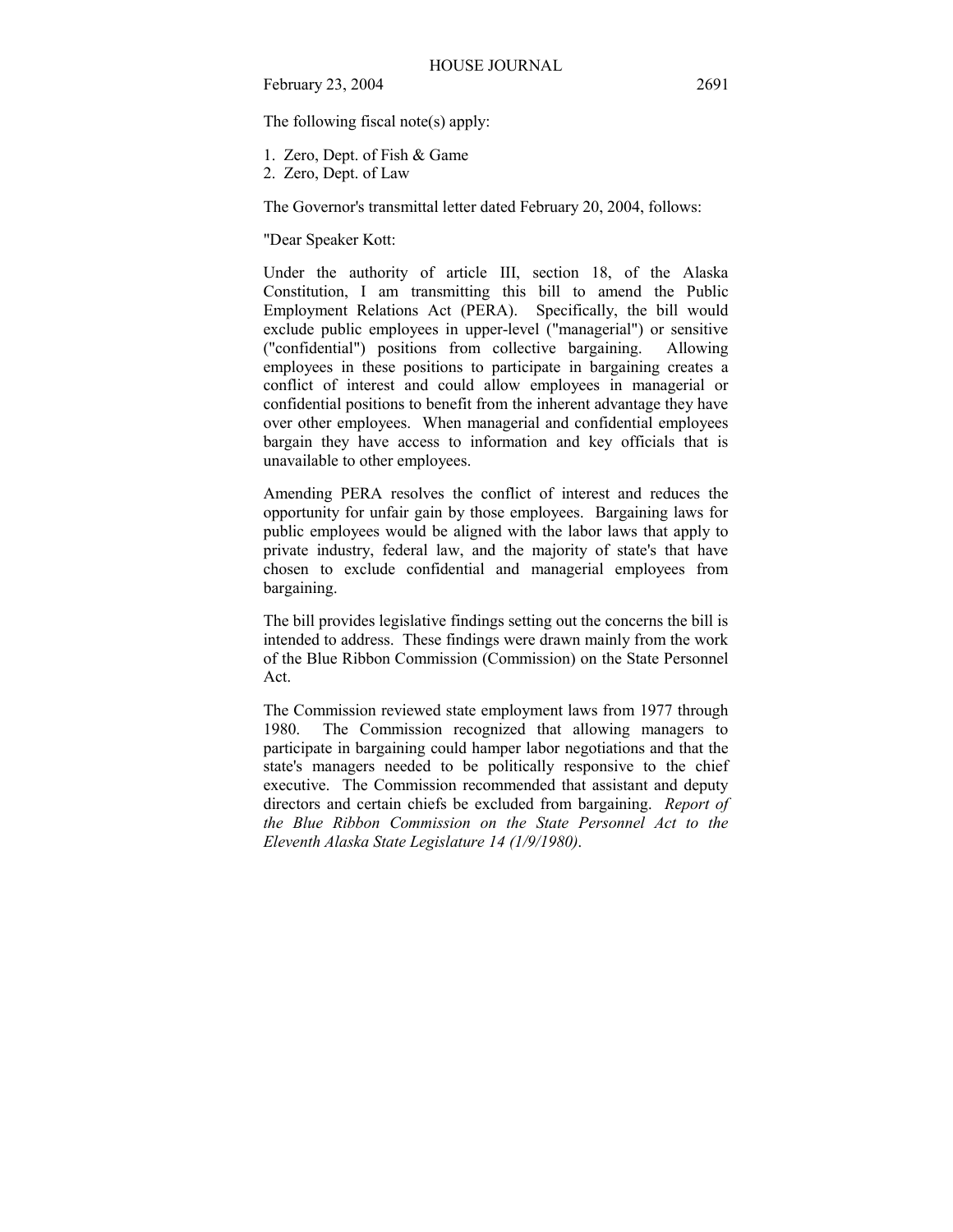The exclusion for confidential employees is based upon case law from the National Labor Relations Board (Board) and existing state regulation. B. F. Goodrich Co., 115 N.L.R.B. 722, 37 L.R.R.M.(BNA) 1383 (1956); 8 AAC 97.990(a)(1). The Board has consistently recognized an exclusion from bargaining for "persons who assist and act in a confidential capacity to persons who formulate, determine, and effectuate management policies in the field of labor relations." The Alaska Labor Relations Agency adopted this definition as regulation in 8 AAC  $97.990(a)(1)$ ; although, rather than exclude these employees from bargaining entirely, the agency requires them to bargain in a separate unit when they are employed by the state. 8 AAC 97.090. Bargaining in a separate unit, however, does not remove the conflict of interest created when a public employer is forced to bargain the wages and working conditions of employees responsible for actually developing and implementing the employer's labor policy. Recognizing this problem, the agency excluded the confidential positions of labor analyst and human resource manager from bargaining completely in State of Alaska v. Confidential Employees Ass'n, Decision & Order No. 157 (04/07/1993). The agency's decision, however, was reversed on appeal, State of Alaska v. Confidential Employees Ass'n, case no. 1JU-93-0656 CI (9/1/1994, as clarified on 10/12/1994), necessitating a legislative solution to the problem.

The exclusion for managers is based on National Labor Relations Board v. Bell Aerospace Co., 416 U.S. 267, 287-88 (1974). In that case the United States Supreme Court affirmed the Board's longstanding exclusion from bargaining of employees "who formulate and effectuate management policies by expressing and making operative the decisions of the employer." The exclusion was based on the Board's interpretation of Congressional intent.

I urge your prompt and favorable action on this measure.

Sincerely yours,  $\sqrt{s}$ Frank H. Murkowski Governor"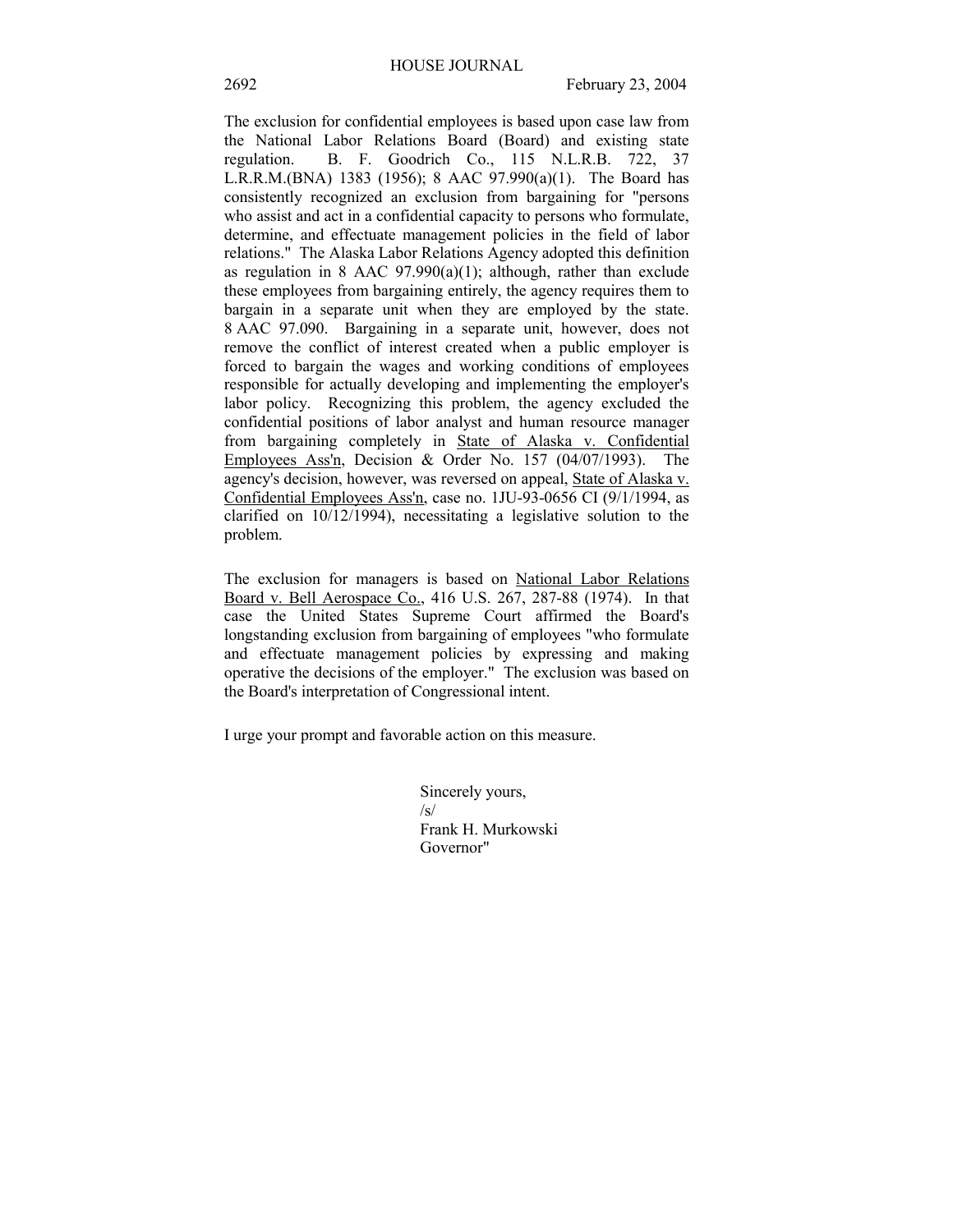## **HB 519**

HOUSE BILL NO. 519 by the House State Affairs Committee, entitled:

"An Act requiring licensure of midwifery birth centers; and providing for an effective date."

was read the first time and referred to the Labor & Commerce, Health, Education & Social Services, and Finance Committees.

#### **HB 520**

HOUSE BILL NO. 520 by the House State Affairs Committee, entitled:

"An Act relating to the expenses of investigation, hearing, or public advocacy before the Regulatory Commission of Alaska, to calculation of the regulatory cost charge for public utilities and pipeline carriers to include the Department of Law's costs of its public advocacy function, to inspection of certain books and records by the attorney general when participating as a party in a matter before the Regulatory Commission of Alaska; and providing for an effective date."

was read the first time and referred to the State Affairs, Labor & Commerce, and Finance Committees.

#### **CONSIDERATION OF THE DAILY CALENDAR**

## **SECOND READING OF HOUSE BILLS**

#### **HB 348**

The following was read the second time:

HOUSE BILL NO. 348

"An Act relating to the rights of certain victims of crime to receive information about the office of victims' rights."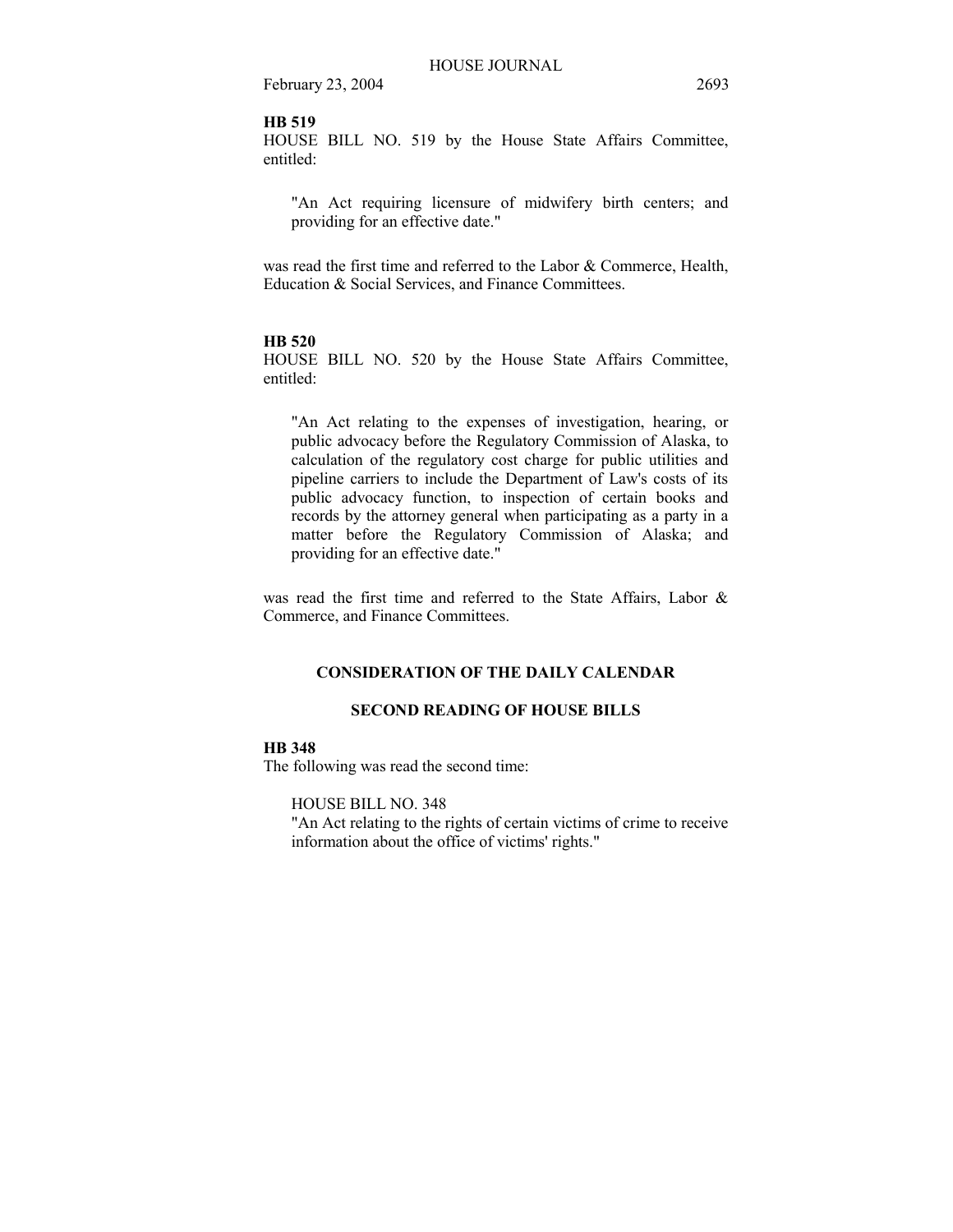2694 February 23, 2004

with the: Journal Page

| JUD RPT CS(JUD) NT 5DP           | 2564 |
|----------------------------------|------|
| LETTER OF INTENT WITH JUD REPORT | 2564 |
| FN1: ZERO(ADM)                   | 2565 |
| FN2: ZERO(ADM)                   | 2565 |
| FN3: ZERO(LAW)                   | 2565 |
| FN4: ZERO(H.JUD)                 | 2565 |
| FN5: ZERO(DPS)                   | 2565 |
|                                  |      |

Representative Coghill moved and asked unanimous consent that the following committee substitute be adopted in lieu of the original bill:

CS FOR HOUSE BILL NO. 348(JUD)

"An Act relating to the rights of certain victims of crime to receive information about the office of victims' rights and the Violent Crimes Compensation Board."

There being no objection, it was so ordered.

Representative Coghill moved and asked unanimous consent that CSHB 348(JUD) be considered engrossed, advanced to third reading, and placed on final passage. There being no objection, it was so ordered.

CSHB 348(JUD) was read the third time.

The question being: "Shall CSHB 348(JUD) pass the House?" The roll was taken with the following result:

CSHB 348(JUD) Third Reading Final Passage

## **YEAS: 34 NAYS: 0 EXCUSED: 4 ABSENT: 2**

Yeas: Anderson, Berkowitz, Cissna, Coghill, Croft, Dahlstrom, Fate, Foster, Gara, Gatto, Gruenberg, Guttenberg, Harris, Hawker, Holm, Joule, Kapsner, Kerttula, Kookesh, Kott, Lynn, Masek, McGuire, Meyer, Morgan, Moses, Ogg, Samuels, Stepovich, Stoltze, Weyhrauch, Williams, Wilson, Wolf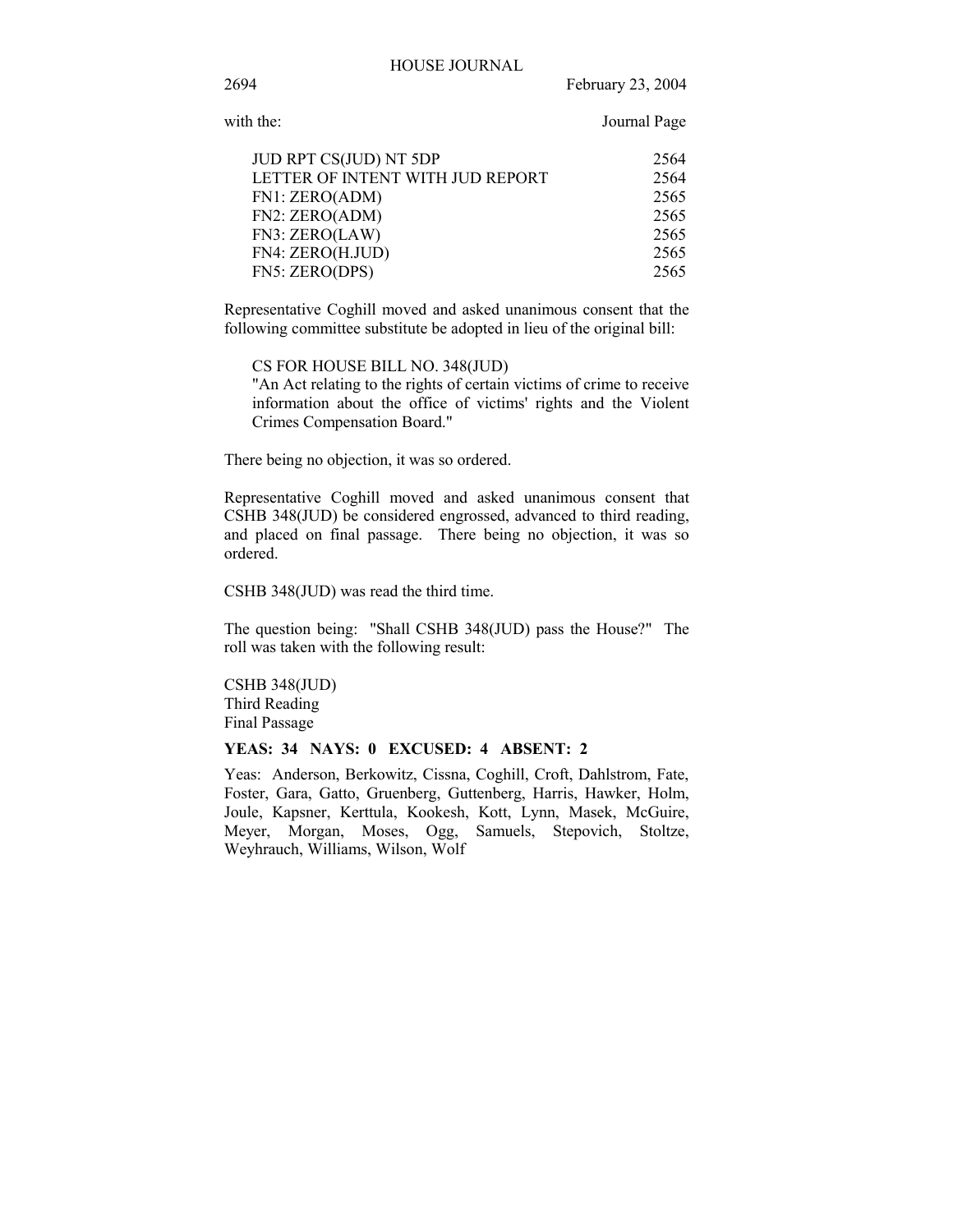Excused: Crawford, Heinze, Kohring, Seaton

Absent: Chenault, Rokeberg

And so, CSHB 348(JUD) passed the House.

Representative Coghill moved and asked unanimous consent that the House adopt the House Judiciary Committee letter of intent (page 2564). There being no objection, it was so ordered.

CSHB 348(JUD) was referred to the Chief Clerk for engrossment.

### **HB 397**

The following was read the second time:

HOUSE BILL NO. 397

"An Act relating to defense contacts with and recordings of statements of victims or witnesses; and amending Rule 16, Alaska Rules of Criminal Procedure."

with the: Journal Page JUD RPT CS(JUD) NT 3DP 2NR 2566 FN1: ZERO(ADM) 2567 FN2: ZERO(ADM) 2567 FN3: ZERO(LAW) 2567

Representative Coghill moved and asked unanimous consent that the following committee substitute be adopted in lieu of the original bill:

#### CS FOR HOUSE BILL NO. 397(JUD)

"An Act relating to defense contacts with and recordings of statements of victims and witnesses of sexual offenses."

There being no objection, it was so ordered.

Representative Coghill moved and asked unanimous consent that CSHB 397(JUD) be considered engrossed, advanced to third reading, and placed on final passage. There being no objection, it was so ordered.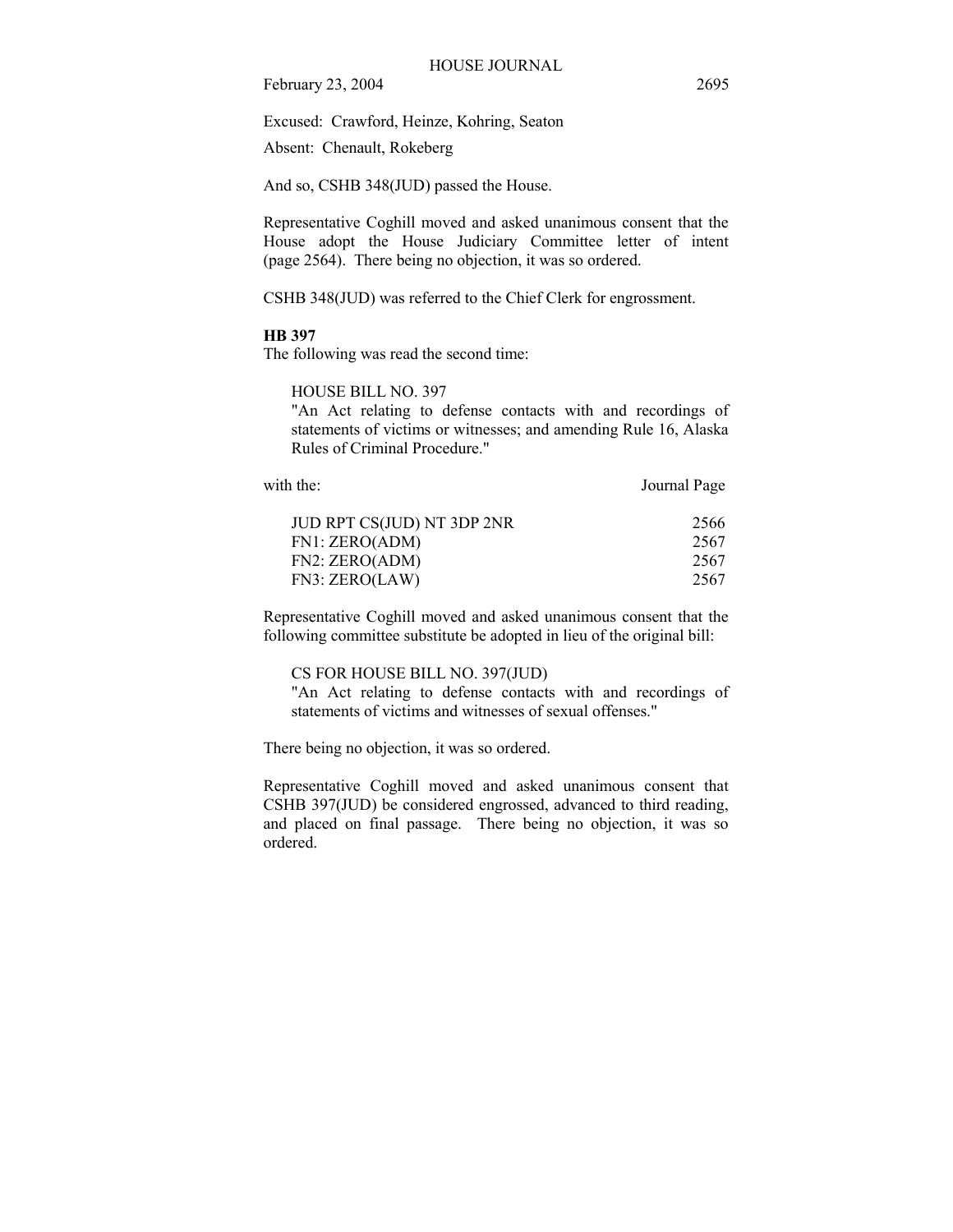CSHB 397(JUD) was read the third time.

The question being: "Shall CSHB 397(JUD) pass the House?" The roll was taken with the following result:

CSHB 397(JUD) Third Reading Final Passage

#### **YEAS: 34 NAYS: 0 EXCUSED: 4 ABSENT: 2**

Yeas: Anderson, Chenault, Cissna, Coghill, Croft, Dahlstrom, Fate, Foster, Gatto, Gruenberg, Guttenberg, Harris, Hawker, Holm, Joule, Kapsner, Kerttula, Kookesh, Kott, Lynn, Masek, McGuire, Meyer, Morgan, Moses, Ogg, Rokeberg, Samuels, Stepovich, Stoltze, Weyhrauch, Williams, Wilson, Wolf

Excused: Crawford, Heinze, Kohring, Seaton

Absent: Berkowitz, Gara

And so, CSHB 397(JUD) passed the House and was referred to the Chief Clerk for engrossment.

#### **HB 398**

The following was read the second time:

HOUSE BILL NO. 398 "An Act relating to domestic violence fatality review teams."

| with the:                  | Journal Page |
|----------------------------|--------------|
| <b>JUD RPT CS(JUD) 5DP</b> | 2567         |
| FN1: ZERO(ADM)             | 2567         |
| FN2: ZERO(ADM)             | 2567         |
| FN3: ZERO(LAW)             | 2567         |
| FN4: ZERO(DPS)             | 2567         |

Representative Coghill moved and asked unanimous consent that the following committee substitute be adopted in lieu of the original bill:

CS FOR HOUSE BILL NO. 398(JUD) (same title)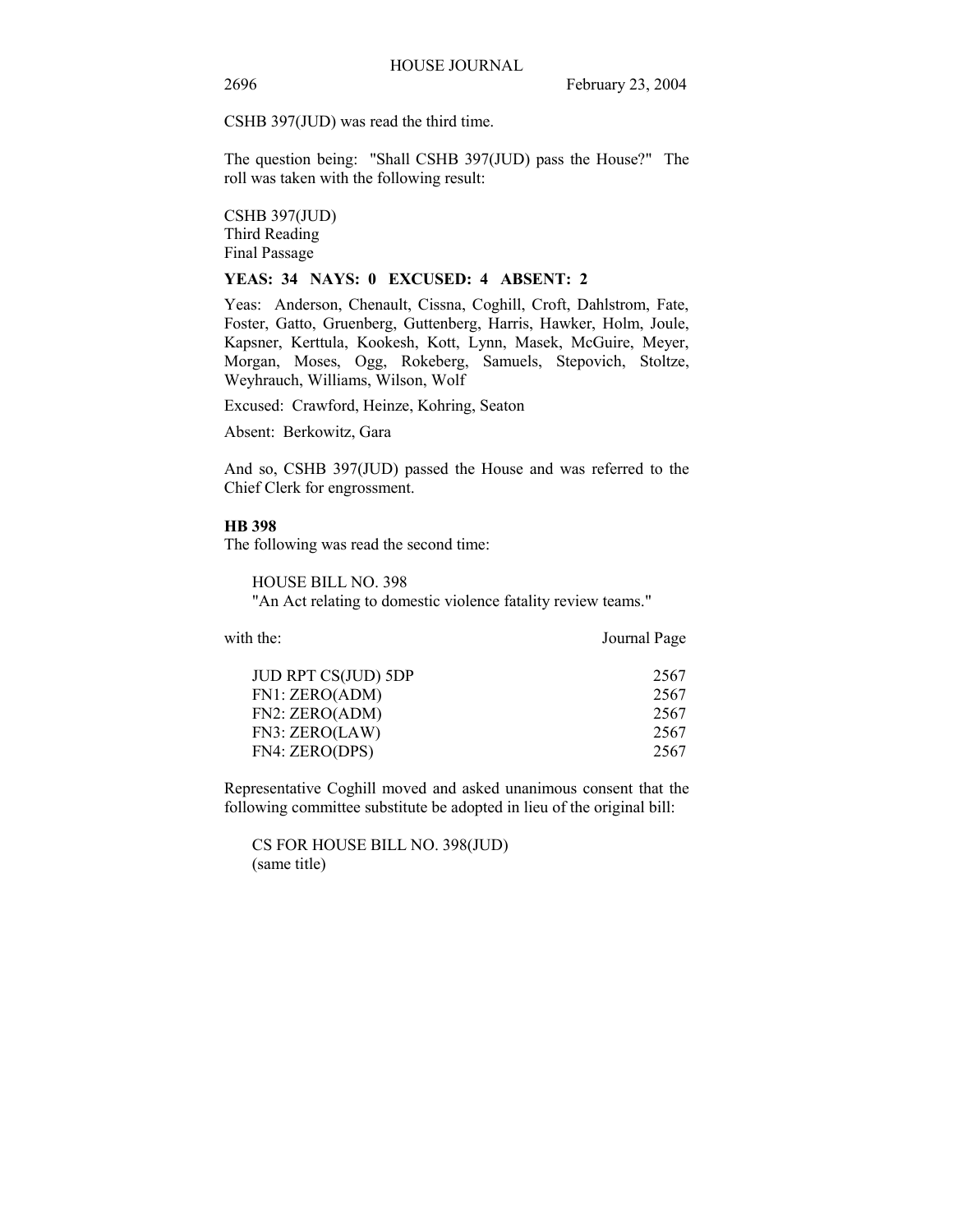There being no objection, it was so ordered.

Amendment No. 1 was offered by Representative Berkowitz:

Page 1, line 6: Delete "may" Insert "shall"

Representative Berkowitz moved and asked unanimous consent that Amendment No. 1 be adopted.

Representative McGuire objected.

The Speaker stated that, without objection, the House would recess until 12:45 p.m.; and so, the House recessed at 12:14 p.m.

#### **AFTER RECESS**

The Speaker called the House back to order at 12:58 p.m.

## **SECOND READING OF HOUSE BILLS**

(continued)

## **HB 398**

Amendment No. 1 was before the House.

The question being: "Shall Amendment No. 1 be adopted?" The roll was taken with the following result:

#### CSHB 398(JUD)

Second Reading Amendment No. 1

#### **YEAS: 4 NAYS: 26 EXCUSED: 4 ABSENT: 6**

Yeas: Berkowitz, Joule, Kott, Weyhrauch

Nays: Anderson, Chenault, Cissna, Coghill, Croft, Dahlstrom, Fate, Foster, Gara, Gatto, Gruenberg, Harris, Hawker, Holm, Lynn, Masek, McGuire, Meyer, Morgan, Moses, Ogg, Rokeberg, Samuels, Stepovich, Stoltze, Wolf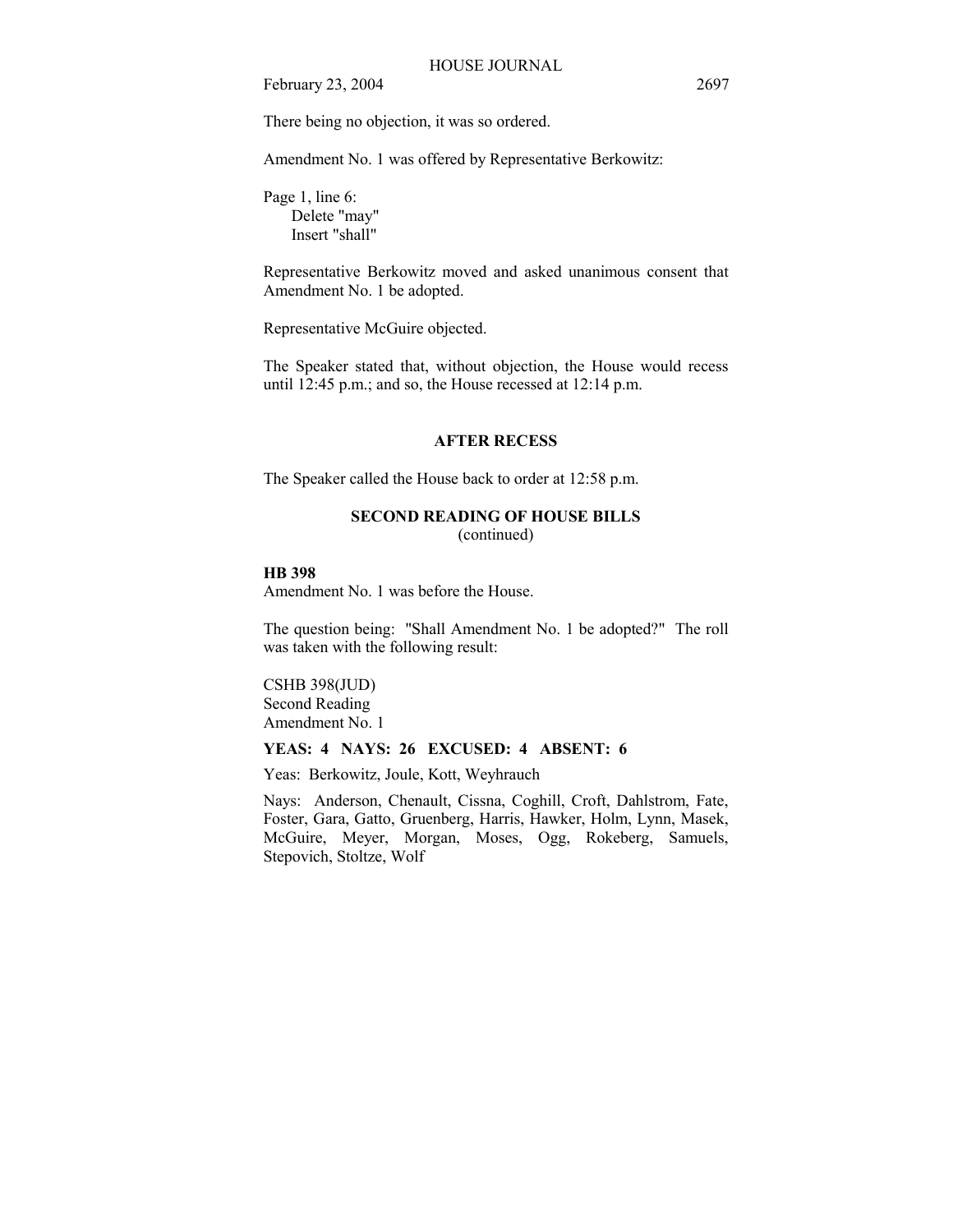Excused: Crawford, Heinze, Kohring, Seaton

Absent: Guttenberg, Kapsner, Kerttula, Kookesh, Williams, Wilson

And so, Amendment No. 1 was not adopted.

Amendment No. 2 was offered by Representative Berkowitz:

Page 3, following line 15:

Insert a new subsection to read:

"(h) The Department of Public Safety shall annually publish a report that summarizes the activities of teams established under this section. The report must include conclusions, recommendations, and general trends and shall be distributed to the governor, the legislature, and the Alaska Judicial Council."

Representative Berkowitz moved and asked unanimous consent that Amendment No. 2 be adopted.

Representative Samuels objected.

Amendment No. 1 to Amendment No. 2 was offered by Representative Samuels:

Delete "Department of Public Safety" Insert "office of victims' rights"

Representative Samuels moved and asked unanimous consent that Amendment No. 1 to Amendment No. 2 be adopted. There being no objection, it was so ordered.

Amendment No. 2 to Amendment No. 2 as amended was offered by Representative Weyhrauch.

Delete "annually" Insert "biennially"

Representative Weyhrauch moved and asked unanimous consent that Amendment No. 2 to Amendment No. 2 as amended be adopted.

Representative Samuels objected.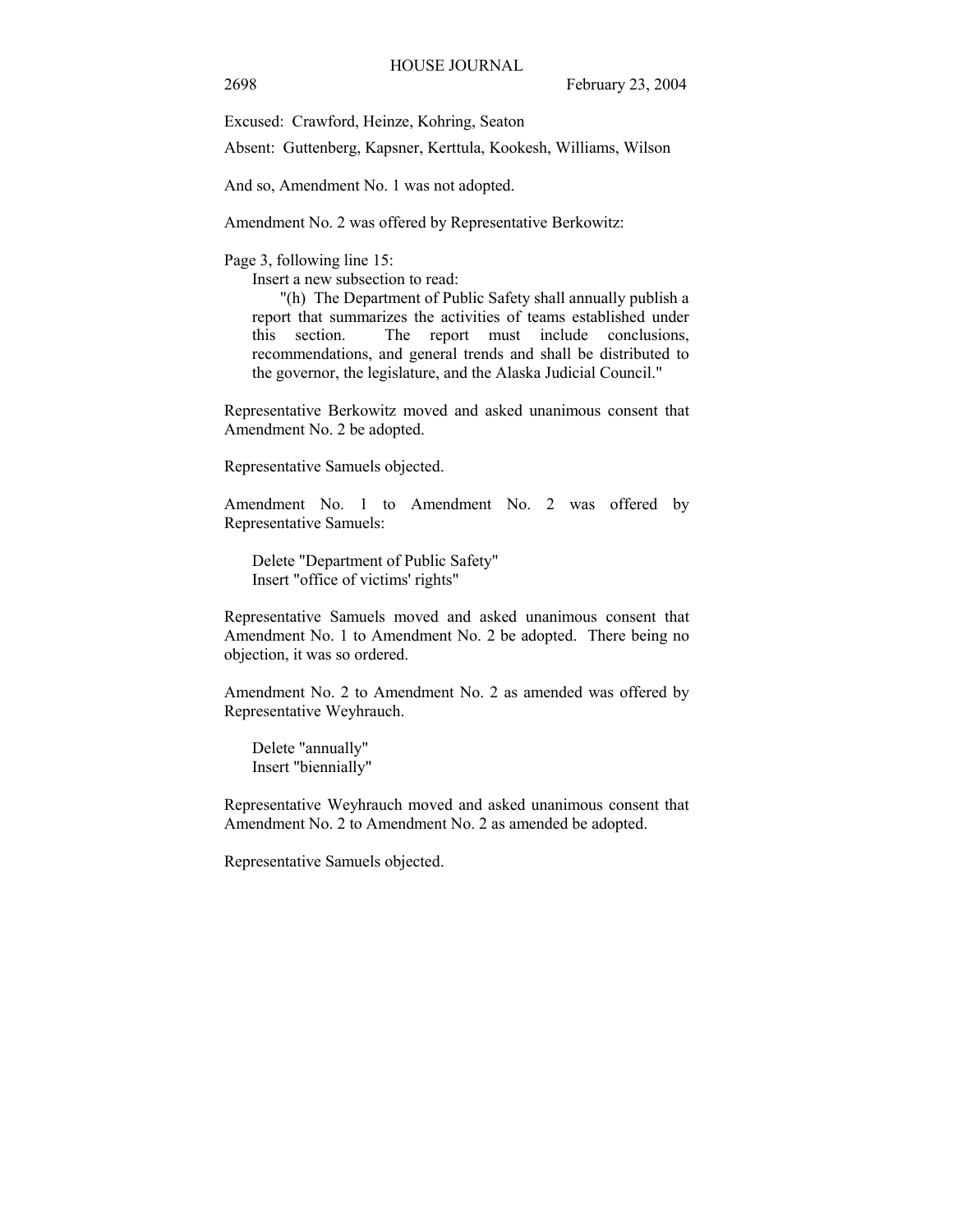Representative Weyhrauch moved and asked unanimous consent to withdraw Amendment No. 2 to Amendment No. 2. as amended. There being no objection, it was so ordered.

There being no further objection, Amendment No. 2 as amended was adopted.

Representative Coghill moved and asked unanimous consent that CSHB 398(JUD) am be considered engrossed, advanced to third reading, and placed on final passage. There being no objection, it was so ordered.

CSHB 398(JUD) am was read the third time.

The question being: "Shall CSHB 398(JUD) am pass the House?" The roll was taken with the following result:

CSHB 398(JUD) am Third Reading Final Passage

#### **YEAS: 31 NAYS: 0 EXCUSED: 4 ABSENT: 5**

Yeas: Anderson, Berkowitz, Chenault, Cissna, Coghill, Croft, Dahlstrom, Fate, Foster, Gara, Gatto, Gruenberg, Harris, Hawker, Holm, Joule, Kapsner, Kott, Lynn, Masek, McGuire, Meyer, Morgan, Moses, Ogg, Rokeberg, Samuels, Stepovich, Stoltze, Weyhrauch, Wolf

Excused: Crawford, Heinze, Kohring, Seaton

Absent: Guttenberg, Kerttula, Kookesh, Williams, Wilson

And so, CSHB 398(JUD) am passed the House and was referred to the Chief Clerk for engrossment.

## **LEGISLATIVE CITATIONS**

Representative Coghill moved and asked unanimous consent that the House approve the citation on the calendar. There being no objection, the following citation was approved and sent to enrolling: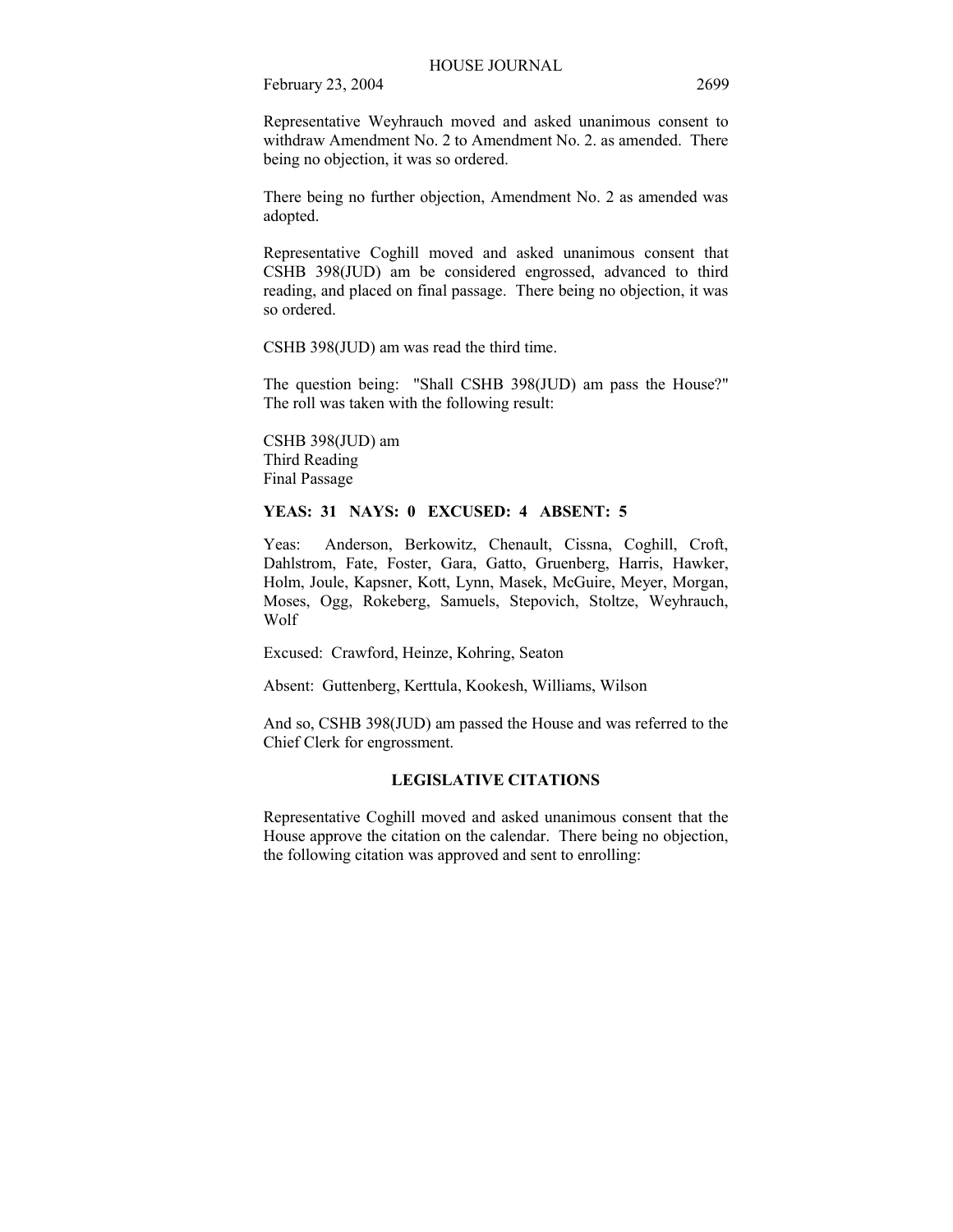Honoring - Sunshine Community Health Center

By Senators Ogan, Green; Representatives Masek, Stoltze, Kott, Anderson, Berkowitz, Chenault, Cissna, Coghill, Crawford, Croft, Dahlstrom, Gatto, Gruenberg, Guttenberg, Harris, Hawker, Heinze, Holm, Joule, Kapsner, Kerttula, McGuire, Meyer, Morgan, Ogg, Rokeberg, Samuels, Seaton, Stepovich, Weyhrauch, Williams, Wilson, Wolf

#### **UNFINISHED BUSINESS**

## **HCR 28**

The Speaker added a Finance Committee referral to follow the Resources Committee referral for the following:

HOUSE CONCURRENT RESOLUTION NO. 28

Relating to the socioeconomic impacts of salmon harvesting cooperatives.

HCR 28 is in the Resources Committee.

#### **HB 417**

The Speaker added a Finance Committee referral to follow the Resources Committee referral for the following:

HOUSE BILL NO. 417

"An Act amending the definition of 'project' in the Act establishing the Alaska Natural Gas Development Authority; and providing for an effective date."

HB 417 is in the Resources Committee.

## **HB 510**

The Speaker added a Health, Education & Social Services Committee referral for the following:

HOUSE BILL NO. 510

"An Act relating to the disclosure of certain records pertaining to children for certain distribution by Native corporations; and providing for an effective date."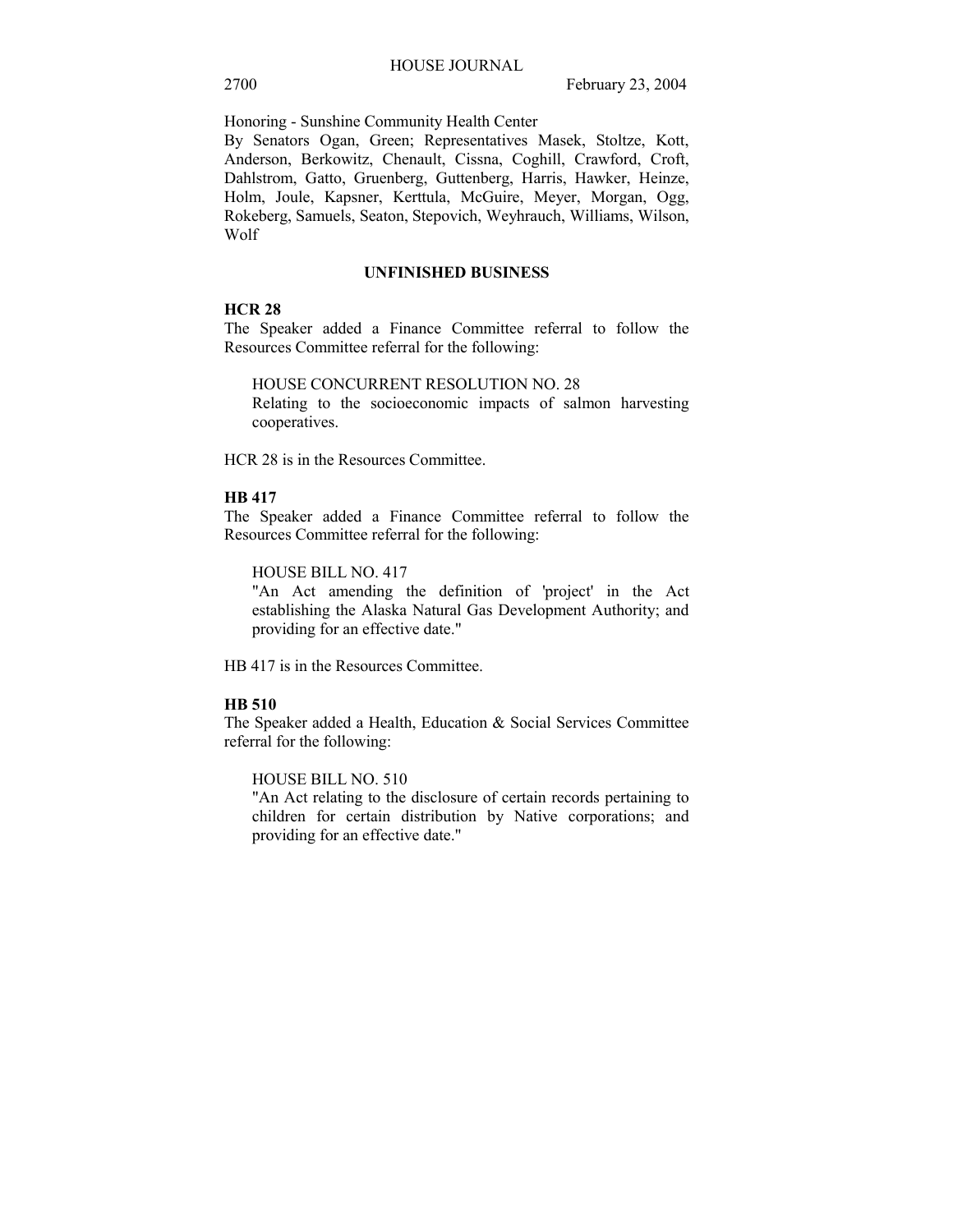HB 510 is in the Labor & Commerce Committee with a further referral to the Judiciary Committee.

## **HB 342**

Representative Gruenberg added his name as cosponsor to:

HOUSE BILL NO. 342

"An Act relating to driving while intoxicated; and providing for an effective date."

## **HB 348**

Representatives Masek, Harris, Lynn, Croft, and Meyer added their names as cosponsors to:

## CS FOR HOUSE BILL NO. 348(JUD)

"An Act relating to the rights of certain victims of crime to receive information about the office of victims' rights and the Violent Crimes Compensation Board."

## **HB 397**

Representatives Masek, Lynn, and Meyer added their names as cosponsors to:

CS FOR HOUSE BILL NO. 397(JUD)

"An Act relating to defense contacts with and recordings of statements of victims and witnesses of sexual offenses."

## **HB 398**

Representatives Masek, Gruenberg, Kookesh, Holm, Gara, Stepovich, Meyer, Croft, and Lynn added their names as cosponsors to:

CS FOR HOUSE BILL NO. 398(JUD) am "An Act relating to domestic violence fatality review teams."

## **HB 434**

Representatives Gruenberg and Wolf added their names as cosponsors to:

HOUSE BILL NO. 434

"An Act relating to the practice of naturopathic medicine; and providing for an effective date."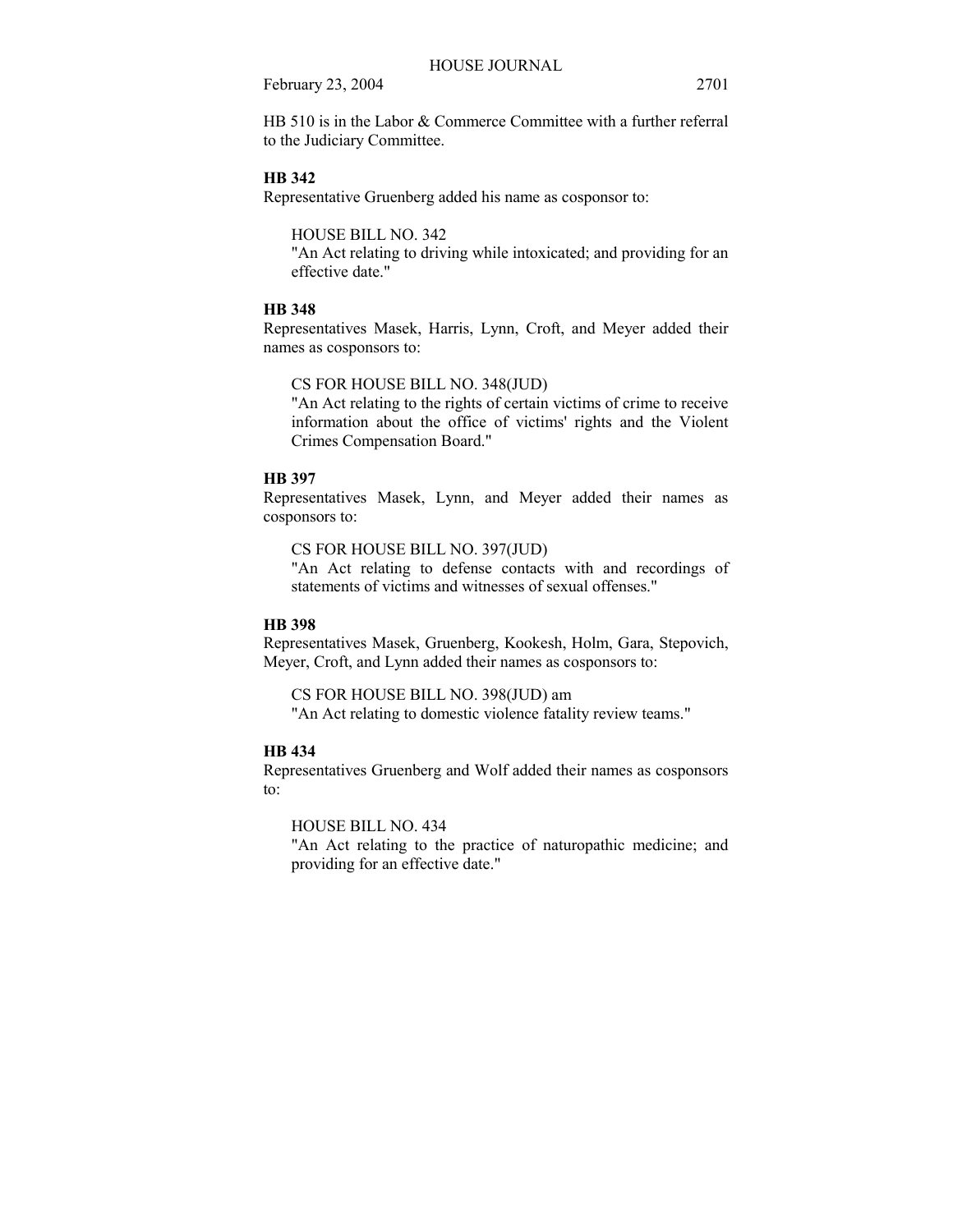#### **HB 457**

Representative Harris added his name as cosponsor to:

HOUSE BILL NO. 457

"An Act providing for differentiated secondary school diplomas; and providing for an effective date."

#### **HB 472**

Representative Fate added his name as cosponsor to:

HOUSE BILL NO. 472

"An Act relating to claims for personal injury or wrongful death against health care providers; and providing for an effective date."

#### **HB 493**

Representatives Joule, Chenault, Cissna, and Kott added their names as cosponsors to:

HOUSE BILL NO. 493

"An Act relating to adoption and revision of a long-term fiscal plan for the State of Alaska."

#### **HB 512**

Representative Morgan added his name as cosponsor to:

HOUSE BILL NO. 512

"An Act establishing the Hydrogen Energy Partnership in the Department of Community and Economic Development; requiring the commissioner of community and economic development to seek public and private funding for the partnership; providing for the contingent repeal of an effective date; and providing for an effective date."

### **SB 283**

Representative Morgan added his name as cross sponsor to:

CS FOR SENATE BILL NO. 283(FIN)

"An Act making an appropriation to reverse the deposit of money available for appropriation in the general fund at the end of fiscal year 2003 into the constitutional budget reserve fund; making an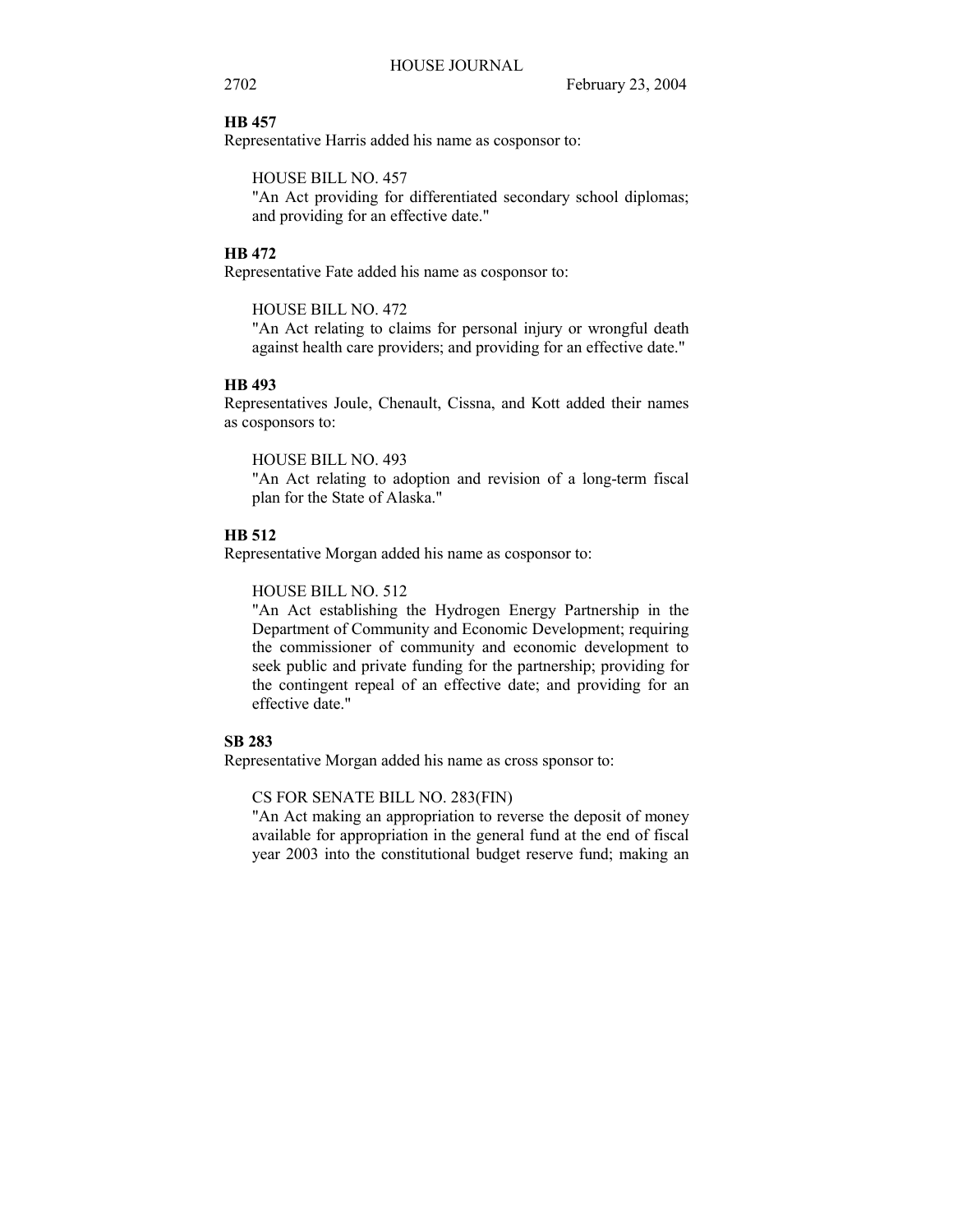appropriation for investment management fees for the constitutional budget reserve fund; making appropriations under art. IX, sec. 17(c), Constitution of the State of Alaska, from the constitutional budget reserve fund; and providing for an effective date."

## **ENGROSSMENT**

#### **HB 340**

Reconsideration of the following was not taken up on this legislative day. It was engrossed, signed by the Speaker and Chief Clerk and transmitted to the Senate for consideration:

## CS FOR HOUSE BILL NO. 340(JUD) am

"An Act relating to damages in an action for a defect in the design, construction, and remodeling of certain dwellings; and providing for an effective date."

## **HB 348**

CSHB 348 (JUD) was engrossed, signed by the Speaker and Chief Clerk and transmitted with a House letter of intent to the Senate for consideration.

#### **HB 397**

CSHB 397(JUD) was engrossed, signed by the Speaker and Chief Clerk and transmitted to the Senate for consideration.

### **HB 398**

CSHB 398(JUD) am was engrossed, signed by the Speaker and Chief Clerk and transmitted to the Senate for consideration.

## **ANNOUNCEMENTS**

House committee schedules are published daily under separate cover.

The following meetings today have been changed as indicated: